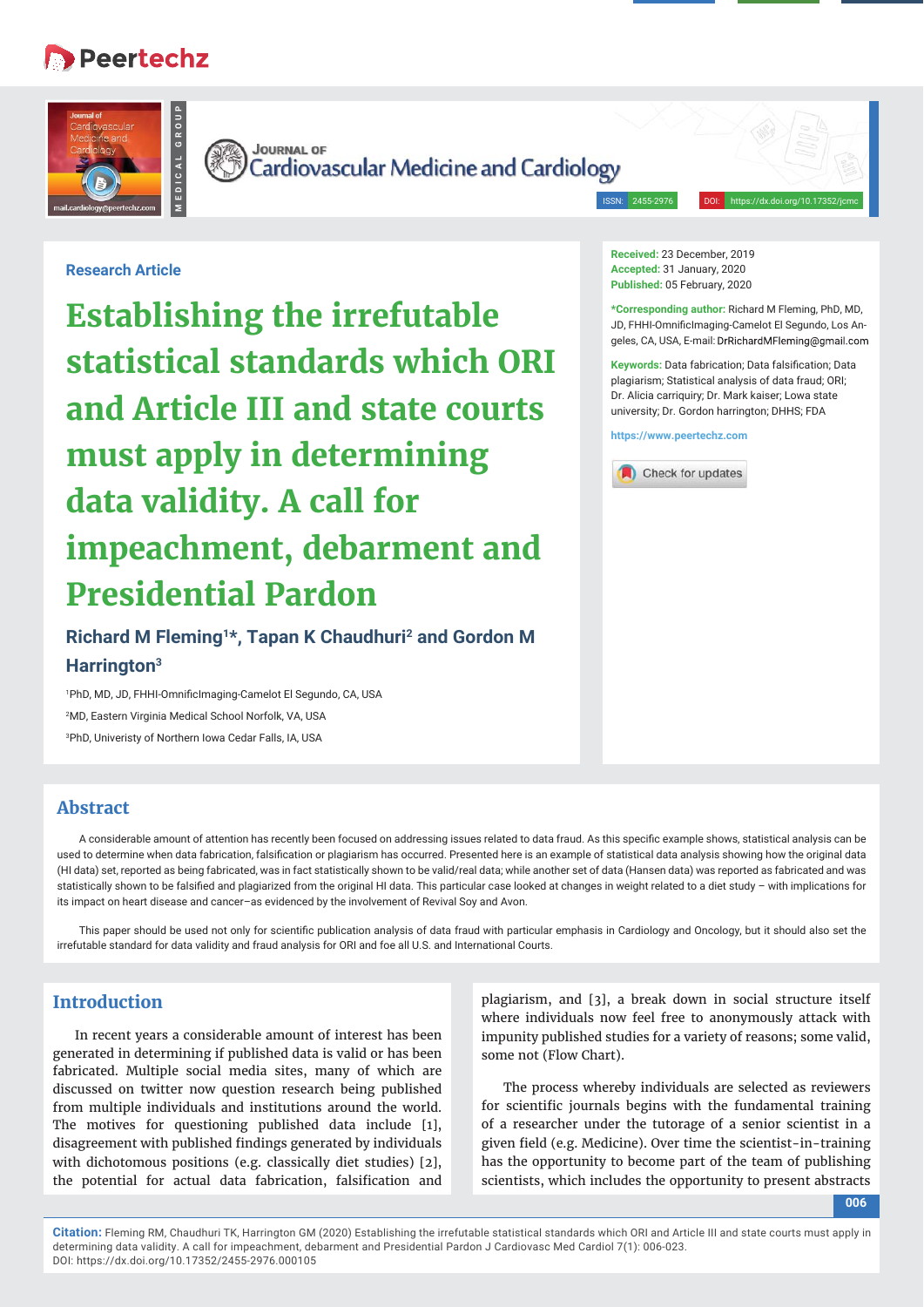

at scientific conferences and eventually to be included on published papers submitted to journals. With sufficient publications and research experience, the scientist-intraining usually accomplishes advanced degrees and becomes recognized in the literature as having an area(s) of expertise.

Once recognized with sufficient publications (abstracts and papers), applicable journals will submit a request for the scientist to become a reviewer for submitted journal papers and will ask the scientist to review papers to determine if the submitted papers should or should not be published. While the scientist now serves as a reviewer, they are expected to objectively and without prejudice review the manuscripts submitted to them by the journal editor. Once sufficient time and expertise in an area has been established, usually decades as a reviewer and published scientist, researchers may eventually be offered the opportunity to be a journal editor, whose responsibility it is to initially review submitted papers to determine if the submission should be considered for publication and reviewer consideration.

This established scientific approach has long been the standard in the scientific community with the expectation that once reviewed and published, refutation of a publication can be accomplished in the scientific literature through "letters-tothe-editor" and by the publication of data proposing alternative explanations, which are then "scientifically" discussed open and honestly, understanding that as science evolves, there will be honest disagreements as we struggle to find the truth.

This paper focuses on the scientific process of establishing the second issue; one of data fraud either through fabrication, falsification or plagiarism, using a case example showing how statistical analysis found an unexpected source of data fraud.

#### **Statistical methods for establishing data fraud**

The Institute (HI) conducted a study designed by a snack food manufacturer. The study was a rather simplistic study, asking 60-people to substitute the snack food for any in between meal snacks. Analysis of the results were statistically evaluated using specialized statistical programs developed at a Major University in the Department of Statistics, by Drs. K and C following questions regarding data fabricated.

Following failure by Drs. K and C to find any evidence of data fabrication, using specifically developed statistical **d** 

programs developed more than 5-years after the research had been completed, programs which were developed to specifically prove data fabrication (beginning with the premise that there had been data fabrication) as described in this paper; Drs. K and C concluded there was no data fabrication but were unable to explain why the statistical tests they had developed to expose data fabrication were unable to show that the Hansen data was fabricated, when the Hansen data had been submitted to Drs. K and C under the premise that the Hansen data were entirely fabricated.

In the second part of this paper following the discussion of the statistical methods used by Drs. K and C to look for data fabrication, we will look at the use of Shewhart charts and other statistical analysis of the data sets looking for data fabrication, falsification and plagiarism as conducted by Dr. H, a recognized Statistical expert at a second University.

Shewhart charts are used in the Industrial setting to assure consistency in production. Statistically speaking, Shewhart charts and analysis look for consistency; viz. in the instance of data fraud- Plagiarism.

In an effort to avoid any change in the reports including typographical errors, and to use the language of the statisticians themselves, we now proceed reading the reports as generated first by Drs. K and C. and later by Dr. H. Any changes or redactions which would identify patients or institutions will be noted by bracketed ([]) changes for the purpose of reading ease and confidentiality and bold font for emphasis added with the exception of the title headings which were originally in bold font. We begin with Dr. K's report of the Drs. K and C analysis and report. The Office of Research Integrity (ORI) confirmed Drs. K and C statistical report and methods as "standard for this type of analysis."

In the third and last part of this paper, we will simply show the tabulated data from both the HI and Hansen data in addition to three graphics showing weights at baseline (0-weeks), 2 and 4-weeks on the diet, allowing the reader to see how changes in the HI weights are mirrored (plagiarized) by the Hansen data set.

# **Part I: The Drs. K and C Report - as written by Drs. K and C\*\***

#### **Background**

My understanding is that questions have been raised about the authenticity of the data produced by that study and, specifically, whether some of those data may have been fabricated. Statistical examination of a set of data cannot "prove" or "disprove" falsification of data records, but it can determine whether certain types of anomalies exist that would not be expected in data from most scientific studies.

The goal of this exercise was to uncover any such anomalies that might exist in the data from this study. The data used in this analysis were taken from a final report signed by the principle investigator [] and provided to me via electronic transmission by [the HI]. The data contain records for 60

**007**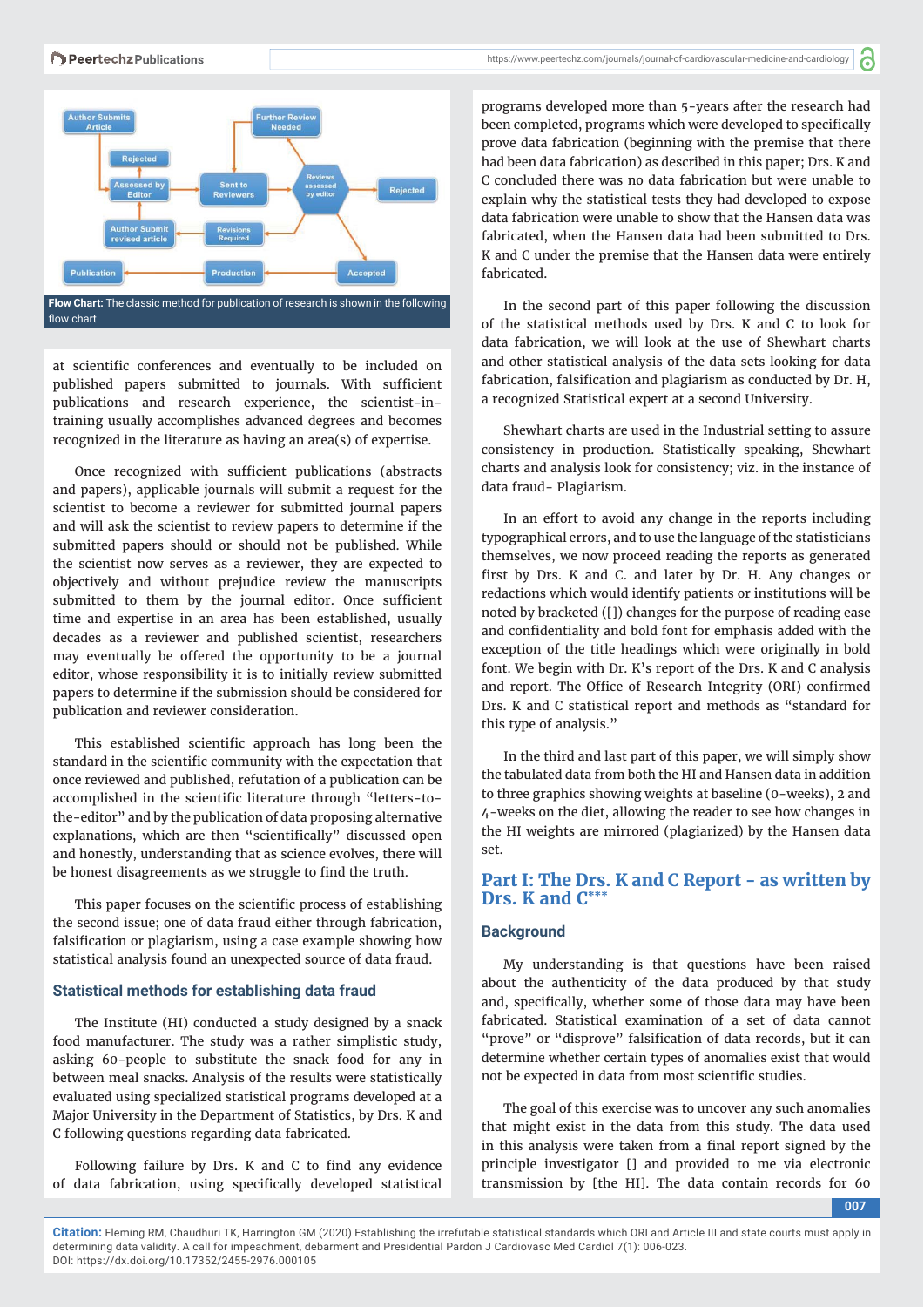individuals that consist of values for height, initial weight, weight at two weeks, weight at four weeks, and body mass index at the same time points as weight.

My examination of these data makes use of only the directly recorded variables of height and the three weight measurements. Also provided was a set of data I was told were entirely fabricated by a Mr. Hansen and these data are examined in the same manner as for the HI data.

#### **Methods of examination for fabricated data**

Appropriate statistical methods for examination of data to detect potential fabrication depend on the characteristics of the study or studies of concern, including study design, objectives, and the analysis used to reach conclusions. Also important is the type of data fabrication suspected. The best methods for detection of one or a few fabricated data records differ from those more appropriate for the detection of wholesale fabrication of an entire or nearly an entire data set (e.g., Buyse et al. 1999). The study of concern here was of a very simple design with apparently self-selected subjects and lacking multiple medical centers or treatment groups, precluding the use of comparison of multiple centers or a suspect data set to an unsuspicious one (e.g., Al-Marzouki et al. 2009). The examination reported here focused on three aspects of the data records, *marginal and joint data structure, recorded data values,*  and *influence on results*. The motivation for considering these aspects of the problem are described in this section.

Fabrication of data generally has a specific objective, either to influence the outcome of data analysis (e.g., show an effect of one or more treatments) or to avoid the effort needed to properly conduct data collection if a pattern seems clear from an analysis of some actual data. The former situation may result in alteration of one or more data records that have disproportionate influence on the outcome of statistical analysis for the study. Alternatively, if an entire data set is fabricated to exhibit an effect of some type (e.g., a difference in treatment group means), other characteristics of typical data sets that might also show such an effect (e.g., variance or covariance structure) are difficult to match. That is, most scientists cannot preserve higher-order structure in falsified data while achieving the desired first-order differences (Haldane 1948). The fabrication of data records as a matter of convenience may sometimes be detected based on either the number or distribution of digits in recorded data (e.g., Hill 2008, Walter and Richards 2001). For example, the presence of "extra" digits in recorded data may indicate that other, possibly legitimate, records have been averaged to produce the falsified data, or a fabricated data set may contain a preference for certain digits in either the first or terminal places. This latter phenomenon is related to the fact that the human mind is a poor random number generator.

While a comparable data set from an undisputed study is not readily available for this analysis, it is possible to make use of theoretical probability distributions for comparison with the [HI] and Hansen data sets. Simulation of random values from theoretical probability distributions can be used to describe

the expected behavior of actual data. Serious departures from such behavior are then a signal at something may be amiss in a given set of values. The [snack food] study resulted in a fourdimensional multivariate observation for each subject, height, weight 0, weight 1, and weight 2. Assuming (which can be reasonably verified for the [HI] data) that a multivariate normal distribution provides a good model for the marginal and joint data characteristics, simulated values from this distribution can be used to examine what might be expected in terms of recorded data values (e.g., terminal digits) and whether or not averaging results should appear in randomly generated data.

#### **Marginal and joint data structure**

The first approach used in this exercise was to examine the marginal and joint data structures for the entire set of data. This examination might indicate the presence of records that were altered in a manner that failed to preserve the overall coherence (or general behavior) of the collection of data in a manner consistent with typical probabilistic rules. For example, if a number of records were falsified for a particular weight (e.g., weight2 at week 4) they might stand out as having a different relation with height than they did at an earlier stage (e.g., weight1 at week 2). If entire data records were falsified the relation among variables in those records (ht, wt0, wt1, wt2) may not follow the overall pattern of the set of data. In a sense, then, this examination is one of data consistency. An individual falsifying a few data records would need to take care that those records "fit" the general pattern in the entire data set. An individual falsifying the bulk of records or fabricating an entire data set would need to take care that those records were both biologically consistent and probabilistically consistent. Probabilistically consistent here means that there should exist some joint probability distribution that could have "generated" the observed data. While no theoretical probability distribution is "correct" in a real problem, real data tend to follow the patterns of data simulated from theoretical distributions and dictated by the rules of probability. Falsified data often fail to exhibit this same consistency (unless, of course, they were produced via simulation from theoretical probability distributions).

Basic summary statistics for the [HI] data set are presented in Table 1 and similar values for the Hansen data are presented in Table 2.

The values in Table 1 and Table 2 are quite similar. The greatest difference in summary statistics from these sets of values is that the range (maximum value minus minimum value) for weights in the Hansen data set are more constant than for the [HI] data set. These ranges are reported in Table 3. The greater consistency in range for the Hansen data may be indicative of a more systematic method of data production, but without the knowledge that these data are purportedly fabricated it would be difficult to reach that conclusion on the basis of the ranges given in Table 3.

Correlations among the variables of height, weight0, weight1 and weight2 are reported for the [HI] data in Table 4 and the Hansen data in Table 5. Again, these values are quite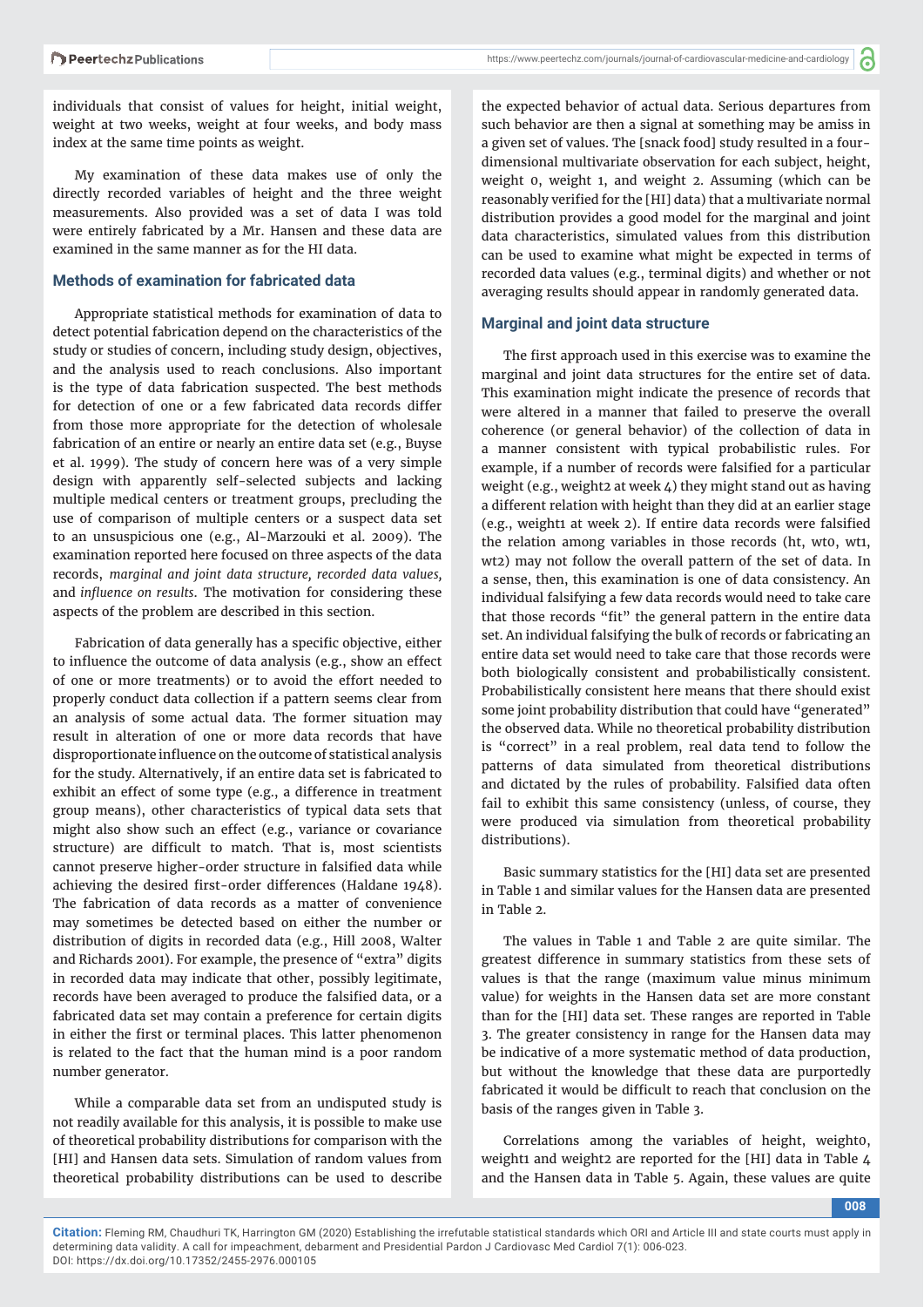similar, actually remarkably so. There is little to suggest that either set of data are not internally consistent. Extremely high correlations (for which the values of correlations between weight0, weight1 and weight 2 would qualify) are sometimes taken as an indication of results "too good to be true" (e.g., Akhtar-Danesh and Dehghan-Kooshkghazi 2003). But that is a weak argument against either the [HI] or Hansen data sets in this case. The reason is a combination of the ranges for weight measurements in Table 3 and the physiological realities of how much weight an individual can gain or loose in a period of several weeks. Correlation is a measure of linear association between two variables and this measure is affected by the range of values considered. A wide range of initial values (e.g., a range of 155 lbs. in weight0 for comparison with weight1 or a range of 156 lbs in weight1 for a comparison with weight2), coupled with the biological reality that any individual is unlikely to loose or gain more than a small fraction of their initial value *relative to the initial range* indicates that high correlations are to be expected in this situation. Both the [HI] and the Hansen data are also consistent with the anticipation that weights observed

| Table 1: Basic summary statistics for the HI data. |       |                |       |       |            |             |                 |
|----------------------------------------------------|-------|----------------|-------|-------|------------|-------------|-----------------|
| <b>Variable</b>                                    | Min.  | O <sub>1</sub> | 02    | 03    | <b>Max</b> | <b>Mean</b> | <b>Variance</b> |
| Height                                             | 60.50 | 63.94          | 66.00 | 68.44 | 76.00      | 66.32       | 10.439          |
| Weight0                                            | 146.0 | 165.1          | 185.0 | 205.5 | 301.0      | 193.71      | 1409.587        |
| Weight1                                            | 139.0 | 162.2          | 182.5 | 201.6 | 295.0      | 189.76      | 1370.250        |
| Weight <sub>2</sub>                                | 128.5 | 159.5          | 179.0 | 199.0 | 293.0      | 186.41      | 1357.250        |

**Table 2:** Basic summary statistics for the Hansen data. **Variable Min Q1 Q2 Q3 Max Mean Variance** Height 60.00 64.38 69.00 71.00 75.0 68.02 18.334 Weight0 129.0 174.5 201.5 225.0 285.0 200.59 1398.563 Weight1 125.0 169.8 197.5 220.5 281.0 196.68 1380.898 Weight2 124.0 166.5 194.5 216.0 279.0 193.47 1403.165

| Table 3: Ranges for the [variables of] the HI and Hansen data sets. |               |                |         |                     |  |
|---------------------------------------------------------------------|---------------|----------------|---------|---------------------|--|
| Data Set                                                            | <b>Height</b> | <b>Weight0</b> | Weight1 | Weight <sub>2</sub> |  |
| HI Data                                                             | 15.5          | 155.0          | 156.0   | 164.5               |  |
| Hansen                                                              | 15.0          | 156.0          | 156.0   | 155.0               |  |

**Table 4:** Correlations for the HI data. **Height Weight0 Weight1 Weight2** Height 1.0000000 0.5263469 0.5274059 0.5289093 Weight0 0.5263469 1.0000000 0.9989028 0.9961254 Weight1 0.5274059 0.9989028 1.0000000 0.9983947 Weight2 0.5289093 0.9961254 0.9983947 1.0000000

#### **Table 5:** Correlations for the Hansen data.

|                     | <b>Height</b> | Weight0a  | Weight1   | Weight <sub>2</sub> |
|---------------------|---------------|-----------|-----------|---------------------|
| Height              | 1.0000000     | 0.5891542 | 0.5936949 | 0.5839262           |
| Weight0             | 0.5891542     | 1.0000000 | 0.9990095 | 0.9965339           |
| Weight1             | 0.5936949     | 0.9990095 | 1.0000000 | 0.9985730           |
| Weight <sub>2</sub> | 0.5839262     | 0.9965339 | 0.9985730 | 1.0000000           |

**P** 

at more distant time points (i.e., weight0 and weight2) should be less highly correlated than weights observed at less distant time points (i.e., weight0 and weight1).

One caution is in order here concerning the marginal distributions of the variables height and initial weight (i.e., weight0). It may be tempting to compare the empirical distributions (as histograms, for example) of these variables in a given set of data to what is known about values for the national population as a whole. For example, if one looks at the distribution of weights for the population of males and females at large, one should anticipate seeing a bimodal distribution. In a study of 60 individuals chosen randomly from the overall population one might anticipate a similar distribution for observed values in the sample. However, in a set of 60 selfselected individuals, such as in the current situation, one may not [originally emphasized] anticipate that the empirical distribution of the sample will appear closely similar to the population distribution. The distribution of heights or initial weights in a self-selected sample from any population are just as likely to look dissimilar to the population distributions as they are to look similar to the population distributions. Histograms of height values for the [HI] and Hansen data are presented in Figure 1. Here, the distribution of heights from the Hansen data appears to have an excess of tall individuals, which would not be expected if the data corresponded to a random sample of the population of individuals in the United States. However, given that the values would not correspond to a random sample of individuals in the population, it would be



**Figure 1:** Histograms of height values from the [HI] data (top) and Hansen data (bottom).

**009**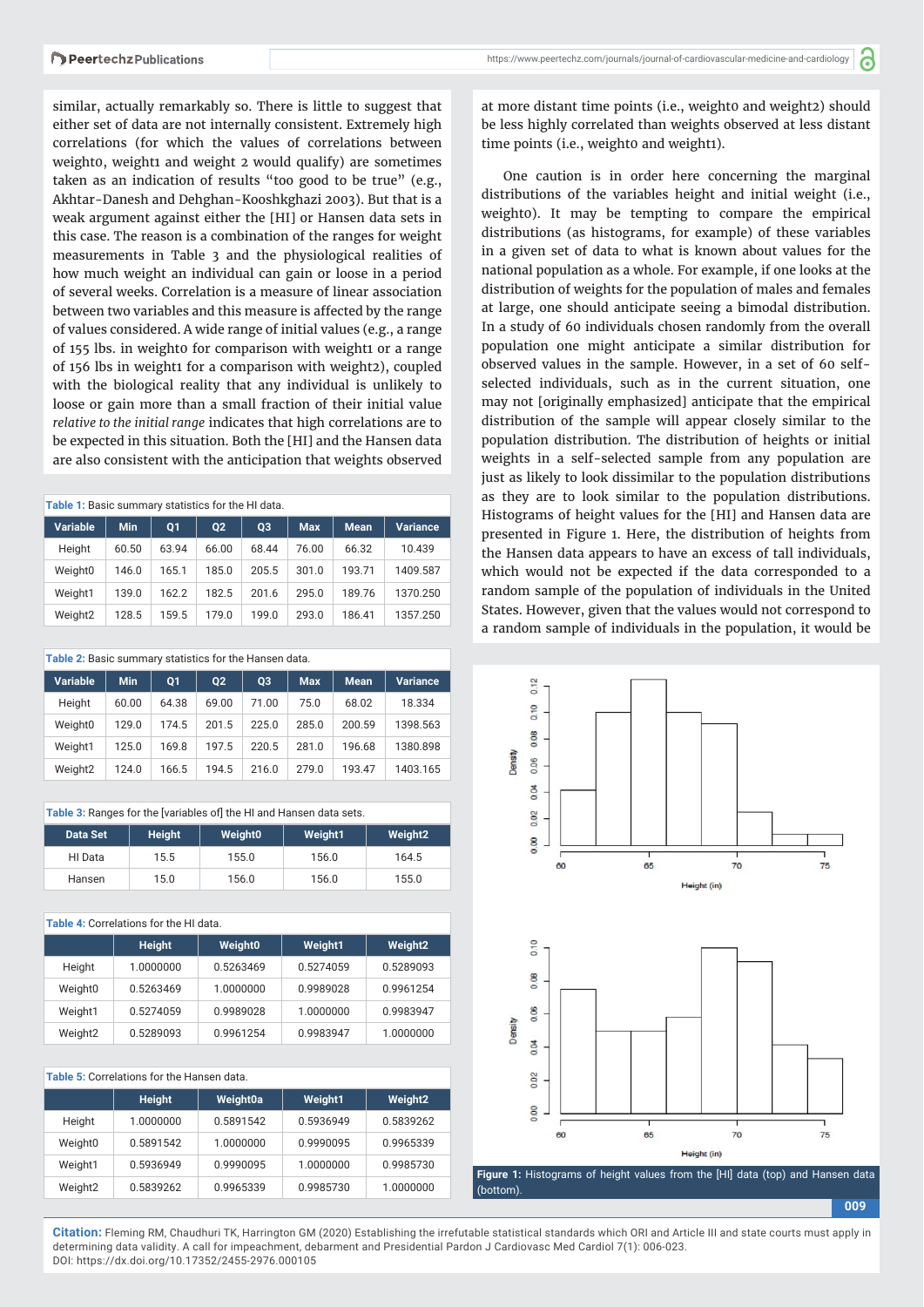്

misleading to claim that the empirical distribution in the lower panel of Figure 1 provides evidence of falsified data.

Scatterplots of weights at times 0, 1 and 2 against height are presented for the [HI] data in Figure 2 and for the Hansen data in Figure 3. The first thing to note here is the similarity of the three scatterplots for each set of data. This should be expected, again because of the total range of weights contained in the data sets and the physiological realities of how much weight can change for humans over a period of several weeks. It appears that one could pick out individuals on these plots and that is, in fact, true. What would be disturbing would be to find individuals with radically different positions on one or more of the three plots and that does not occur. One may also notice that there are more widely scattered points above the bulk of the data pattern than there are below, for both data sets. This is not necessarily to be unexpected, at least in the [HI] data, because the self-selected sample of participants





**Figure 3:** Scatterplots of weights against heights for the Hansen data.

were individuals who considered themselves overweight. Statistically, this data pattern suggests distributions of weight for given heights that are skew right rather than symmetric. That this same pattern is exhibited in the Hansen data suggests that the fabrication of the Hansen data set was undertaken in a way to preserve features of the [HI] data.

Overall, there is little in either of the sets of values examined to suggest that they could not be the result of studies with an absence of fabricated data. Both sets of values may be considered as *internally consistent*. At this point we would have no justification for suggesting that either set of data have been manipulated in a manner consistent with the falsification of data. Examination of data sets in the manner of this section is not a powerful approach for identification of anomalies for this situation because of the lack of a reference for comparison. The population as a whole will not serve this purpose because subjects in the [HI] study were not intended to be a random sample from the population, and we lack data from a comparable undisputed study for comparison as well. What we can say is that neither data set contains obvious glaring

**010**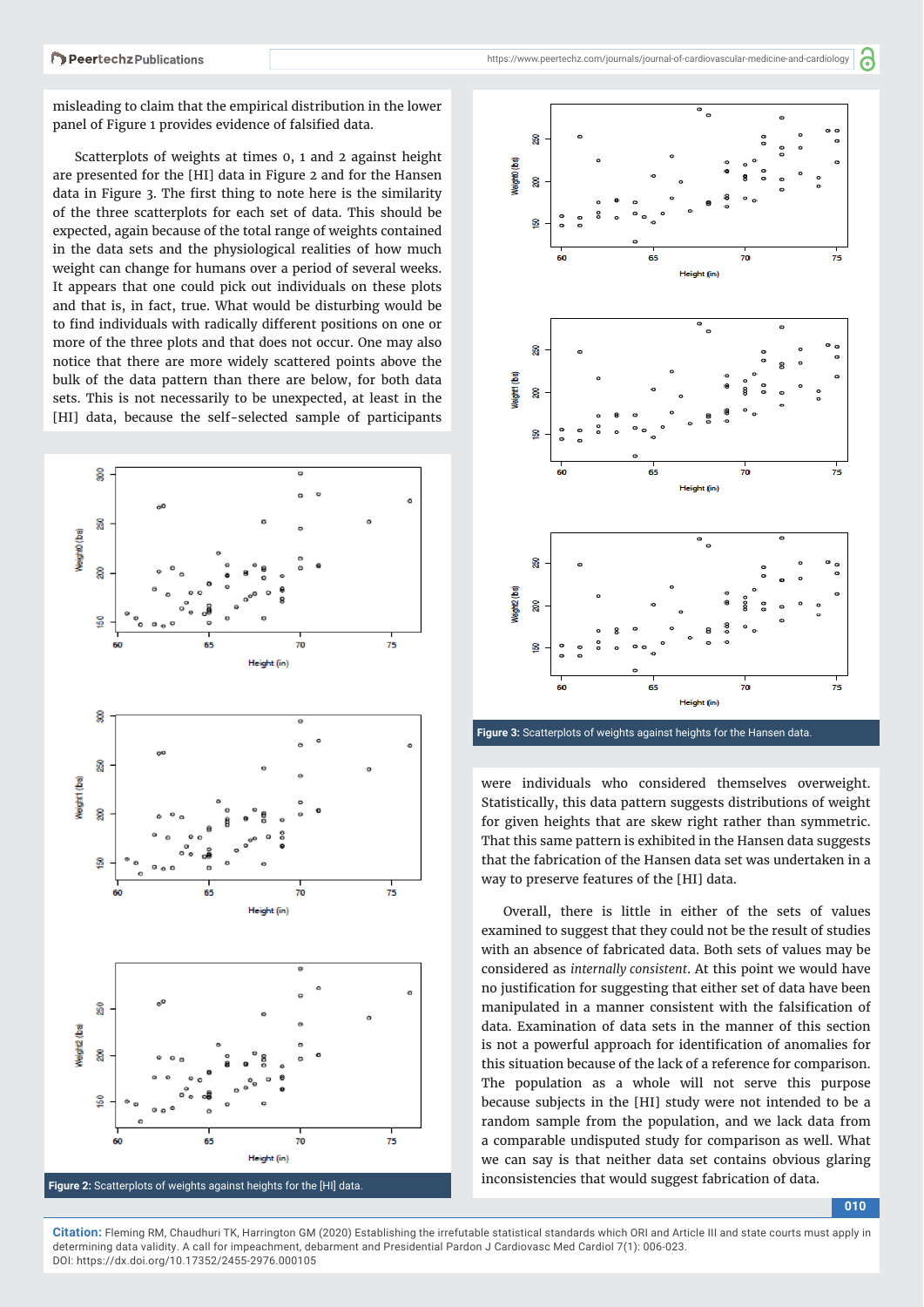'n

#### **Recorded data values**

Any numerical data value consists of a sequence of digits. For example, the value of 156 for an initial weight in this study has the digits 1, 5 and 6, in that order. There are two common approaches for examination of recorded digits in data recordsinvestigation of recorded values that contain "extra digits", and comparison of distributions of the values 0 through 9 in various places in the data (e.g., first digit or last digit). We consider these two approaches in turn.

#### **Records with extra digits**

The majority of the data contained in the [HI] data set are recorded to the nearest whole number (e.g., height to the nearest inch, weight to the nearest pound) but there are a number of records that contain extra digits of either 0.25, 0.5 or 0.75. Table 6 presents the frequencies of these extra digits for the four observed variables.

| Table 6: Frequency of extra digits in the HI data. |               |         |         |                     |  |
|----------------------------------------------------|---------------|---------|---------|---------------------|--|
| <b>Extra Digits</b>                                | <b>Height</b> | Weight0 | Weight1 | Weight <sub>2</sub> |  |
| 0.25                                               | 5             | 0       |         |                     |  |
| 0.50                                               |               | 11      |         |                     |  |
| 0.75                                               |               | U       |         |                     |  |

Data records with extra digits relative may indicate that other data records were averaged to produce the suspect record (e.g., Walter and Richards 2001). For example, if two records with weights of 174 and 177 are averaged the result is 175.5, and the extra digit is easily recorded by an individual falsifying data. Of course, the mere presence of extra digits in some records does not necessarily indicate the record was constructed, but in the absence of falsification it would be unusual for one (entire) record to be the average of two others, even more unusual for this to be true of two records, and so forth. In the [HI] (and Hansen) data there are four variables, giving rise to four possible places where data averaging may have occurred to produce false data. A computer function was written (**[Appendix 1](https://www.peertechz.com/articles/JCMC-7-205-Appendix.rar)**) which took each record with extra digits for height and compared values of the four variables to averages of all other unique pairs of records (of which there are 59(58)/2=1711). Each instance in which any of the variables in the "suspect" record with extra digits was found to correspond to the average of two other records was saved. Of the 18 suspect records in the [HI] data, pairs of other subjects were found such that the average of exactly one variable in those records matched the value in the suspect record in 17 cases. For 12 of the suspect records pairs of other subjects could be found that, when averaged, produced the values in the suspect record for exactly 2 variables. But for none of the suspect records was it possible to locate a pair of other subjects that when averaged produced 3 or all 4 of the variables in the suspect record. The results for suspect records having at least two variables equal to the average of other records are presented in Table 7. In this table, the column labeled "suspect" gives the subject number from the original data corresponding to a data record having extra digits for height. The columns labeled "other 1" and

"other 2" give subject numbers from two other records that were found to average to the suspect record value for two or more of the variables. The column labeled "nflags" gives the number of variables (out of the 4 possible but at least 2) for which the two other records produced averages equal to what was reported for the suspect record, and the columns labeled "flag1" through "flag4" give the specific variables for which averages matched the value of the suspect record (flag1=height, flag2=weight0, flag3=weight1 and flag4=weight2).

There are several aspects of the results in Table 7 that are of interest.

- 1. Note first that there are quite a few of the records with extra digits for height (12 out of 18 to be exact) that have at least two variables equal to the averages of two other records in the data set.
- 2. Curiously, many of the suspect records in Table 7 contain variables that have values equal to the average of more than one pair of other records (e.g., suspect record 1, 2, 6, 8).

| Table 7: Data records in the HI data set with heights recorded with extra height. |        |        |                |              |                  |                  |             |
|-----------------------------------------------------------------------------------|--------|--------|----------------|--------------|------------------|------------------|-------------|
| <b>Suspect</b>                                                                    | other1 | other2 | nflags         | flag1        | flag2            | flag3            | flag4       |
| $\mathbf{1}$                                                                      | 17     | 28     | 2              | 1            | 0                | 1                | 0           |
| 1                                                                                 | 17     | 33     | $\overline{2}$ | 0            | 1                | 1                | 0           |
| 1                                                                                 | 28     | 55     | $\overline{2}$ | 0            | $\mathbf{1}$     | 0                | 1           |
| 1                                                                                 | 34     | 36     | 2              | 0            | 1                | 1                | 0           |
| $\overline{2}$                                                                    | 12     | 28     | 2              | 0            | 1                | 0                | 1           |
| 2                                                                                 | 27     | 30     | 2              | 0            | 0                | 1                | 1           |
| $\overline{2}$                                                                    | 27     | 58     | 2              | 0            | 0                | 1                | $\mathbf 1$ |
| 6                                                                                 | 24     | 48     | $\overline{2}$ | 0            | 1                | 1                | 0           |
| 6                                                                                 | 42     | 48     | $\overline{2}$ | 0            | 1                | 1                | 0           |
| 8                                                                                 | 6      | 10     | 2              | 0            | 1                | 1                | 0           |
| 8                                                                                 | 9      | 28     | $\overline{2}$ | 0            | $\mathbf{1}$     | 0                | 1           |
| 8                                                                                 | 38     | 48     | $\overline{2}$ | 0            | $\mathbf 1$      | $\mathbf 1$      | 0           |
| 8                                                                                 | 50     | 59     | $\overline{2}$ | 0            | 1                | 1                | 0           |
| 10                                                                                | 34     | 55     | $\overline{2}$ | 1            | $\boldsymbol{0}$ | 0                | 1           |
| 11                                                                                | 53     | 55     | $\overline{2}$ | 0            | 1                | 1                | 0           |
| 13                                                                                | 25     | 40     | $\overline{2}$ | 0            | 1                | 0                | 1           |
| 22                                                                                | 44     | 55     | $\overline{2}$ | 0            | 1                | 1                | 0           |
| 26                                                                                | 17     | 29     | $\overline{2}$ | 0            | 0                | 1                | 1           |
| 28                                                                                | 3      | 33     | $\overline{2}$ | 0            | 1                | 1                | 0           |
| 28                                                                                | 27     | 56     | $\overline{2}$ | 0            | 0                | 1                | 1           |
| 28                                                                                | 27     | 59     | 2              | 0            | 1                | 1                | 0           |
| 28                                                                                | 41     | 60     | $\overline{2}$ | 0            | $\boldsymbol{0}$ | 1                | 1           |
| 28                                                                                | 50     | 59     | $\overline{2}$ | 0            | 1                | 0                | 1           |
| 28                                                                                | 53     | 58     | $\overline{2}$ | 1            | 0                | 0                | 1           |
| 34                                                                                | 25     | 60     | $\overline{2}$ | 0            | 1                | 1                | 0           |
| 34                                                                                | 26     | 39     | $\overline{2}$ | 0            | 1                | 1                | 0           |
| 34                                                                                | 39     | 49     | 2              | 1            | 0                | 0                | 1           |
| 35                                                                                | 12     | 43     | 2              | 1            | 0                | 1                | 0           |
| 35                                                                                | 12     | 59     | $\overline{2}$ | $\mathbf{1}$ | $\mathbf 1$      | $\boldsymbol{0}$ | 0           |
|                                                                                   |        |        |                |              |                  |                  | 011         |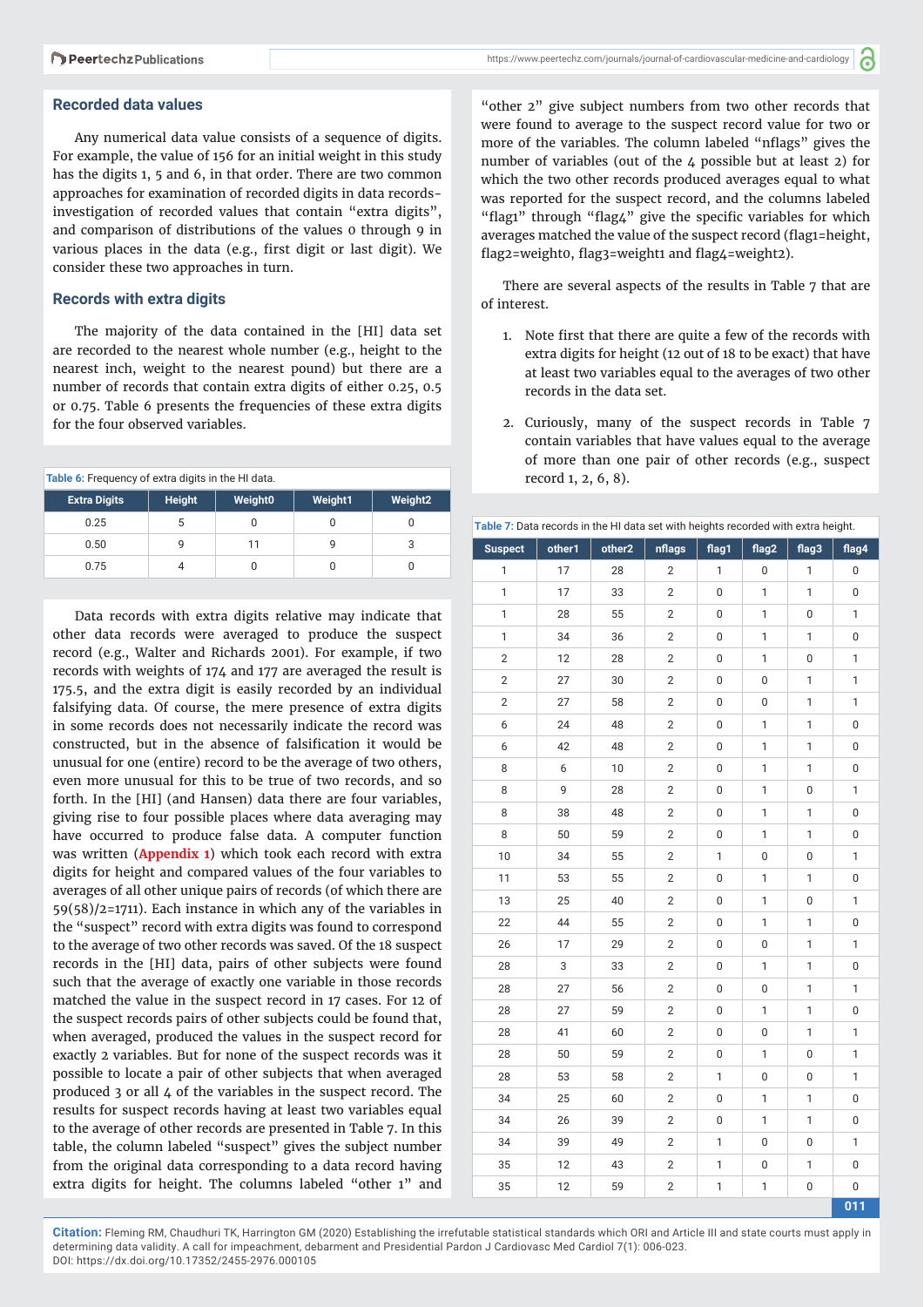**d** 

- 3. The number of suspect records that have values equal to averages of other records seems more prevalent for weight variables than for the variable of height.
- 4. There are no suspect records that are are the same in total (i.e., for all four variables) to averages of other records. In fact, there does not appear to be a simple pattern for which variables are averages of other records. For example, subject numbers 17 and 28 as well as subject numbers 17 and 33 average to the value of weight1 for subject number 1. Subject numbers 17 and 28 also average to the height value for subject 1, but subject numbers 17 and 33 do not, while subject numbers 17 and 33 average to the value of weight0 for subject 1 but subject numbers 17 and 28 do not.

Overall, the results of Table 7 indicate that, if the suspect records with extra digits for height in the [HI] data were constructed using a process of averaging other data records, this was done according to some complex system that is difficult to uncover. For example, subject 1 had matches (i.e., flags) that involved subject numbers  $17, 28, 33, 55, 34$  and  $36$ . The record for subject 1 was not a match for the average of any 3 of these other records (of which there are 20), any 4 of these records (of which there are 15), any 5 of these records (of which there are 6) or all 6 of the records. The number of instances in which some variables in the records for which height contained extra digits turn out to be equal to averages of other records is, however, curious.

To examine whether or not the phenomena of Table 7 should be considered "out of the ordinary", I compared the results given in that table with data generated randomly from a coherent probabilistic structure. To accomplish this, 60 records were simulated from a four-dimensional multivariate normal distribution with means, variances, and covariances equal to the realized values from the [HI] data set. This data set, then, was simulated to match the marginal and joint data structures of the [HI] data set, but to be a case in which other aspects of the data followed a typical probabilistic structure difficult for humans to duplicate if asked to purposely falsify data (this entire simulated data set is contained in **[Appendix 2](https://www.peertechz.com/articles/JCMC-7-205-Appendix.rar)**). The four variables in the simulated data will be called height, weight0, weight1 and weight2, in analogy with the actual problem. Each simulated record was then rounded to the nearest whole number. Following the frequencies of Table 6, 18 values for the variable height were randomly selected to have an extra digit added to their values; to 5 records the value of 0.25 was added, to 9 records the value of 0.50 was added, and to  $4$  records the value of 0.75 was added. In addition, 11 records were randomly selected to have a value of 0.50 added to weight0, another 9 records randomly selected to have a value of 0.50 added to weight1, and 3 records were randomly selected to have a value of 0.50 added to weight 2. Running these simulated data through the same computer function used to produce Table 7 from the [HI] data gave the results presented in Table 8.

Although there is a minor difference between the values of Table 8 and those from the [HI] data of Table 7 (i.e., 7 of the 18 "suspect" records in the simulated data matched averages

of other records in 2 or more variables, while 12 of 18 did for the [HI] data) the patterns are remarkably similar. In fact, the second, third, and fourth characteristics of the data in Table 7 listed previously, which may have seemed suspicious, were reproduced nearly identically in the simulated data results of Table 8.

Neither Table 7 nor Table 8 report the number of "suspicious" records matching averages in only 1 of the four variables. A table of frequencies for the number of suspicious records (out of 18 for both the [HI] and simulated data) that had 1, 2, 3, or 4 of the variables height, weight0, weight1, and weight2 matching averages of pairs of other data records is presented in Table 9. An ordinary Chi-squared test of differences for these frequencies is not appropriate here as the entries in Table 9 are not independent (i.e., a given suspicious data record could have matches with multiple pairs of other records, some pairs matching 1 of the variables and other pairs matching 2 of the four variables). In addition, only one simulated data set is presented and other simulated data sets would vary from this one to some degree. The point of Table 9, however, is that it does not appear that the [HI] data are at all unusual compared to what might result from a completely random probabilistic mechanism with the same marginal and joint data characteristics. The only conclusion that seems plausible is that the patterns exhibited in the [HI] data and reported in Table 7 are entirely in concert with what might occur from a completely probabilistic structure matched to the marginal and joint structures of those data.

It may also be of interest to examine the purportedly falsified Hansen data in the same manner as presented in Table 7 for the [HI] data and Table 8 for the simulated data. In these data, 7 records for "height" contain an extra digit of 0.50. Of these 7 records all 7 matched averages of other pairs of data records for 1 of the four variables, and 4 matched averages for 2 of the four variables, as indicated in the final row of Table 9. Thus, the Hansen data seem to follow the same pattern exhibited by both the [HI] and simulated data. It is not clear what exactly

**Table 8:** Data records in a simulated data set with heights recorded with extra digits for which variables were found to equal averages from two other records.

| <b>Suspect</b> | other1         | other2 | nflags         | flag1       | flag2          | flag3          | flag4          |
|----------------|----------------|--------|----------------|-------------|----------------|----------------|----------------|
| 25             | 16             | 58     | $\overline{2}$ | 0           | $\mathbf{1}$   | 1              | $\overline{0}$ |
| 33             | 11             | 58     | $\overline{2}$ | 1           | 1              | $\overline{0}$ | $\mathbf 0$    |
| 34             | 15             | 57     | $\overline{2}$ | $\mathbf 0$ | 1              | 1              | $\mathbf 0$    |
| 34             | 17             | 57     | $\overline{2}$ | 1           | $\mathbf{1}$   | $\mathbf 0$    | $\mathbf 0$    |
| 34             | 49             | 58     | $\overline{2}$ | $\mathbf 0$ | $\mathbf{1}$   | $\mathbf 0$    | 1              |
| 39             | 1              | 50     | 3              | 0           | 1              | 1              | 1              |
| 39             | $\overline{2}$ | 57     | $\overline{2}$ | $\mathbf 0$ | 1              | 1              | 0              |
| 39             | 32             | 35     | $\overline{2}$ | $\mathbf 0$ | $\overline{0}$ | 1              | 1              |
| 42             | 5              | 24     | $\overline{2}$ | $\mathbf 0$ | $\mathbf{1}$   | 1              | $\overline{0}$ |
| 42             | 22             | 35     | $\overline{2}$ | 0           | 0              | 1              | 1              |
| 42             | 28             | 49     | $\overline{2}$ | $\mathbf 0$ | 1              | $\mathbf 0$    | 1              |
| 42             | 37             | 38     | $\overline{2}$ | 0           | 0              | 1              | 1              |
| 50             | $\mathbf{1}$   | 30     | $\overline{2}$ | 0           | $\mathbf{1}$   | 0              | 1              |
| 59             | 25             | 34     | $\overline{2}$ | 0           | 1              | $\mathbf 0$    | 1              |
|                |                |        |                |             |                |                | 012            |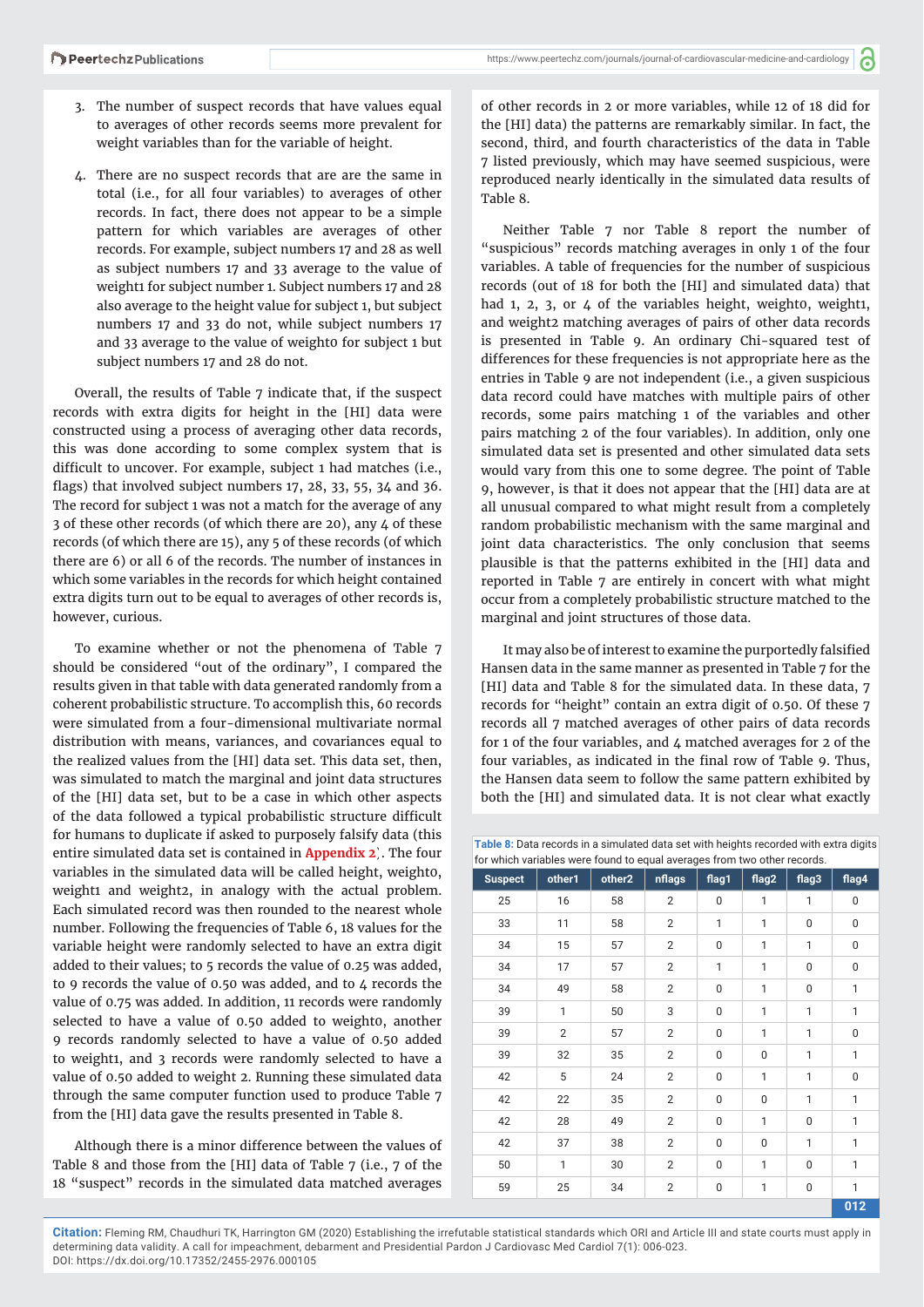should be made of this, other than that the Hansen data appear to have much the same behavior as the [HI] data with regard to averaging, and both have behavior similar to randomly simulated data as well.

#### **Distributions of digits**

There exist demonstrated distributions for the frequencies with which different digits (0 through 9) appear in data from various sources. None of these is applicable to the current

**Table 9:** Frequency of matches for "suspicious" data records with averages of other pairs of records for the HI, Hansen, and simulated data sets.

| <b>Data Set</b> | 1-variable | 2-variables | 3-variables | 4-variables |
|-----------------|------------|-------------|-------------|-------------|
| HI              |            | 12          |             |             |
| Simulated       | 14         |             |             |             |
| Hansen          |            |             |             |             |

situation, and this subsection is included to indicate why this is so. There is a result known as *Benford's law* that indicates the relative frequencies of leading digits in data should follow an approximate logarithmic distribution (e.g., Buyse et al. 1999, Hill 2008). This approximation often applies to financial data and other data consisting of an aggregation of various sources but does not typically apply to scientific data from a single data source (e.g., Hill 2008). In fact, a proof that Benford's law corresponds to a coherent probabilistic structure made use of random digits selected from random distributions (Hill 1996), a context that does not apply to most scientific investigations. The emphasis put on Benford's law by, for exampled, Buyse *et al.* 1999 seems misplaced, except perhaps in the examination of financial records for medical facilities.

The other use of distributions of digits in data to detect anomalies rest on the assumption that recorded data values may contain meaningful and nonmeaningful digits. The leading (first) digits of data values are often meaningful in indicating the magnitude of responses. The trailing (last) digit or digits are often nonmeaningful in this regard. For example, in a weight difference of 190.3 and 185.6 pounds, the first three digits of 190 and 185 are more meaningful than are the trailing decimal digits of 3 and 6. It is often assumed then that the meaningless digits should follow a uniform distribution on the discrete integer values from 0 to 9. Because the human mind appears to be a poor random number generator, fabricated data may often show a distribution of meaningless digits substantially different from a uniform distribution (e.g., Walter and Richards 2001). But, as pointed out by O'Kelly (2004), data with non-meaningful trailing digits are relatively unusual in most clinical trials, and that is the case here except for perhaps the data records with extra recorded digits, which have already been examined in the previous subsection.

Nevertheless, in order to demonstrate what an examination of trailing digits would suggest about the three data sets currently under investigation (the [HI] data, the Hansen data, and the simulated data) I wrote a computer function to give the frequency of final digits (as whole numbers  $-$  data records containing extra digits first had those digits removed) for each

of the variables of height, weight0, weight1, and weight2, and to test the resultant empirical distributions against a theoretical uniform distribution. The results for the [HI] data are presented in Tables 10 and 11.

Under an assumption that the relative frequencies of final digits (0 through 9) should follow a uniform distribution, the expected frequency for each digit is, with 60 observations 60/10=6.0. Standard Chi-squared tests of goodness of fit for such a uniform distribution to the values in Table 10 yields the results of Table 11. Clearly, none of the variables contain distributions of final digits coming even close to having evidence of departure from a uniform distribution.

Table 10: Observed frequencies of final digits in the HI data.

| <b>Digit</b>   | <b>Height</b>  | <b>Weight0</b> | Weight1        | Weight <sub>2</sub> |
|----------------|----------------|----------------|----------------|---------------------|
| $\mathbf{0}$   | 6              | 8              | 7              | 8                   |
| $\mathbf{1}$   | 5              | $\overline{4}$ | $\overline{2}$ | 5                   |
| $\overline{2}$ | 7              | $\overline{4}$ | 3              | 5                   |
| 3              | 6              | 5              | 6              | 6                   |
| $\overline{4}$ | 4              | 7              | 8              | 6                   |
| 5              | 8              | 6              | 7              | 9                   |
| 6              | $\overline{7}$ | $\overline{4}$ | 9              | 3                   |
| $\overline{7}$ | 6              | 5              | 7              | 7                   |
| 8              | 6              | 10             | 4              | 5                   |
| 9              | 5              | 7              | 7              | 6                   |

| Table 11: Test statistics and associated p-values for testing that the frequencies of |  |
|---------------------------------------------------------------------------------------|--|
| final digits in the HI data differ from a uniform distribution.                       |  |

| <b>Variable</b>     | <b>Test Statistic</b> | p-value |
|---------------------|-----------------------|---------|
| Height              | 2.00                  | 0.9915  |
| Weight0             | 6.00                  | 0.7399  |
| Weight1             | 7.67                  | 0.5680  |
| Weight <sub>2</sub> | 4.33                  | 0.8881  |

Repeating this exercise with the data simulated from a multivariate normal distribution yields the observed frequencies of Table 12 and the associated test statistics and p−values of Table 13. These simulated data, as they should, also offer no evidence of a departure from a uniform distribution of final digits for any of the four variables.

Finally, conducting the procedure once again for the Hansen data produces the observed frequencies of Table 14 and the associated test statistics and p−values of Table 15. In this case, it would appear that the final digits of 0 and 5 appear with sufficiently greater frequency than expected (in combination – neither frequency would be sufficient by itself) than other digits to result in evidence that for the variable of weighto that final digits differ substantially from what would be expected under a uniform distribution. Whether this is, or is not, truly meaningful could be a matter of debate. No such evidence is present for the other three variables of height, weight1 or weight2. While this is certainly a curious feature of the Hansen data, I would be reluctant to attach too much meaning to this

**013**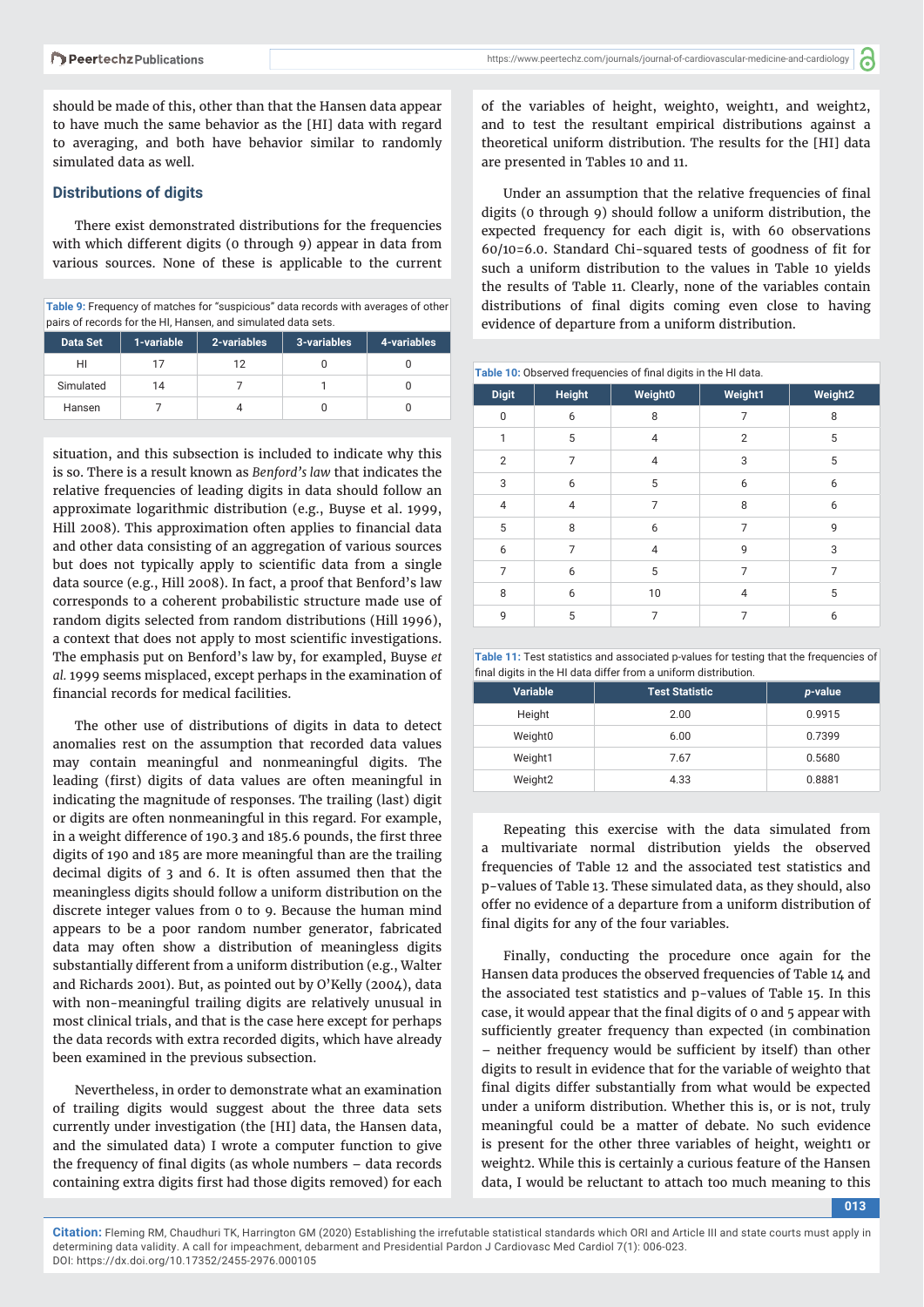| <b>Digit</b>   | <b>Height</b>  | Weight0        | Weight1        | Weight <sub>2</sub> |
|----------------|----------------|----------------|----------------|---------------------|
| $\mathbf{0}$   | 5              | $\overline{2}$ | 7              | 7                   |
| 1              | 6              | 12             | $\overline{4}$ | 4                   |
| $\overline{2}$ | 5              | 7              | 9              | 9                   |
| 3              | 6              | 5              | $\overline{4}$ | 3                   |
| $\overline{4}$ | $\overline{4}$ | $\overline{4}$ | 5              | 11                  |
| 5              | 8              | 6              | 5              | 5                   |
| 6              | 9              | 5              | 8              | 8                   |
| 7              | 8              | 7              | 8              | 8                   |
| 8              | $\overline{4}$ | 5              | 7              | 3                   |
| 9              | 5              | 7              | 5              | $\overline{2}$      |

**Table 13:** Test statistics and associated p-values for testing that the frequencies of final digits in the simulated data differ from a uniform distribution.

| <b>Variable</b>     | <b>Test Statistic</b> | p-value |
|---------------------|-----------------------|---------|
| Height              | 4.67                  | 0.8623  |
| Weight0             | 10.33                 | 0.3242  |
| Weight1             | 3.67                  | 0.9320  |
| Weight <sub>2</sub> | 13.67                 | 0.1345  |

Table 14: Observed frequencies of final digits in the Hansen data.

| <b>Digit</b>   | <b>Height</b>  | Weight0        | Weight1        | Weight <sub>2</sub> |
|----------------|----------------|----------------|----------------|---------------------|
| $\mathbf{0}$   | 9              | 13             | $\overline{4}$ | 9                   |
| $\mathbf{1}$   | $\overline{7}$ | $\overline{2}$ | $\overline{4}$ | 8                   |
| $\overline{2}$ | 9              | $\overline{4}$ | $\overline{7}$ | 8                   |
| 3              | 6              | 10             | 7              | 7                   |
| $\overline{4}$ | 7              | $\overline{2}$ | 6              | 3                   |
| 5              | 6              | 13             | 10             | 6                   |
| 6              | 3              | $\mathbf{1}$   | 5              | $\overline{4}$      |
| $\overline{7}$ | $\overline{2}$ | 6              | 5              | $\overline{2}$      |
| 8              | 4              | 7              | 5              | 6                   |
| 9              | 7              | $\overline{2}$ | 7              | 7                   |

**Table 15:** Test statistics and associated p-values for testing that the frequencies of final digits in the Jansen data differ from a uniform distribution.

| <b>Variable</b>     | <b>Test Statistic</b> | p-value |
|---------------------|-----------------------|---------|
| Height              | 8.33                  | 0.5009  |
| Weight0             | 32.00                 | 0.0002  |
| Weight1             | 5.00                  | 0.8343  |
| Weight <sub>2</sub> | 8.00                  | 0.5341  |

result if I had not been informed that the Hansen data were fabricated. This one lone test statistic, in the face of internal consistency as demonstrated in Section 3 and consistency with the averaging property of Section 4, would seem scant evidence on which to base a declaration of falsification. While certainly curious as compared to the results for the [HI] and simulated data sets, it seems one would need to be "reaching for straws" to conclude that this offers real evidence that the Hansen data have been falsified.

The upshot of this subsection is that, in the first place, the examination of any of the data sets ([HI], Hansen, or simulated) for assumed distributions of digit values in either leading or trailing places could prove problematic on theoretical grounds. There is no solid reason to assume that any of these data sets (aside from the simulated data) should exhibit any particular distribution of digits in any order, other perhaps than that weights should not have leading digits less than 1 for overweight individuals (i.e., less than 100 pounds) and would be unlikely to have leading digits greater than 3, even for a sample of offensive linemen from the national football league. That the trailing digits of the Hansen data set appear to have some departure from a hypothesized uniform distribution for the variable weigtho certainly is of interest, but also is certainly not definitive in offering evidence of falsification.

#### **Could the [HI] data be simulated?**

The agreement of the [HI] data with values simulated from a multivariate normal distribution in terms of the averaging phenomena discussed in section 4.1, and the distribution of trailing digits in Section 4.2, raises the question of whether the data could have been produced wholesale (i.e., in entirety) from the use of a random number generator. The most likely candidate for such simulation would be a multivariate normal distribution with marginal and joint characteristics equal to the means, variances, and covariances reported for the [HI] data and described in Section 3 of this report. Given a moderate amount of statistical sophistication, anyone could produce such a data set. That this is unlikely to be the case in the current situation is evidenced by the failure of marginal distributions of weight0, weight1, and weight2 to follow univariate normal distributions. A known property of multivariate normal distributions is that the marginal distributions corresponding to individual variables are univariate normal in form. Figure 4 presents histograms of the marginal distributions of weight0 for the simulated data set in the upper panel and the [HI] data set in the lower panel. The simulated data (upper panel) exhibit a distribution consistent with a normal theoretical distribution, which they should. The [HI] data (lower panel) exhibit a distinct skew right distribution, consistent with the observation of the scatterplots of weight versus height in Figure 2 (see Section 3 of this report). Is it possible to simulate data that have the characteristics of the [HI] data set? The answer is yes, it is possible, but doing so would require the ability to preserve means, variances, and correlations as described in Section 3 of this report, preserve the averaging property described in Section 4 of this report, and produce the difference in marginal distribution of weights at time 0 given in Figure 4. There exist ways to achieve all of this but they require a relatively high level of statistical knowledge, including the time and ability to write computer functions for tasks that are not readily available in pre-packaged routines.

#### **Influence on results**

Falsification of data often has the objective of producing certain results in a data analysis. Quantification of the influence of each observation on the resultant analysis can then sometimes highlight one or a group of observations that played

**014**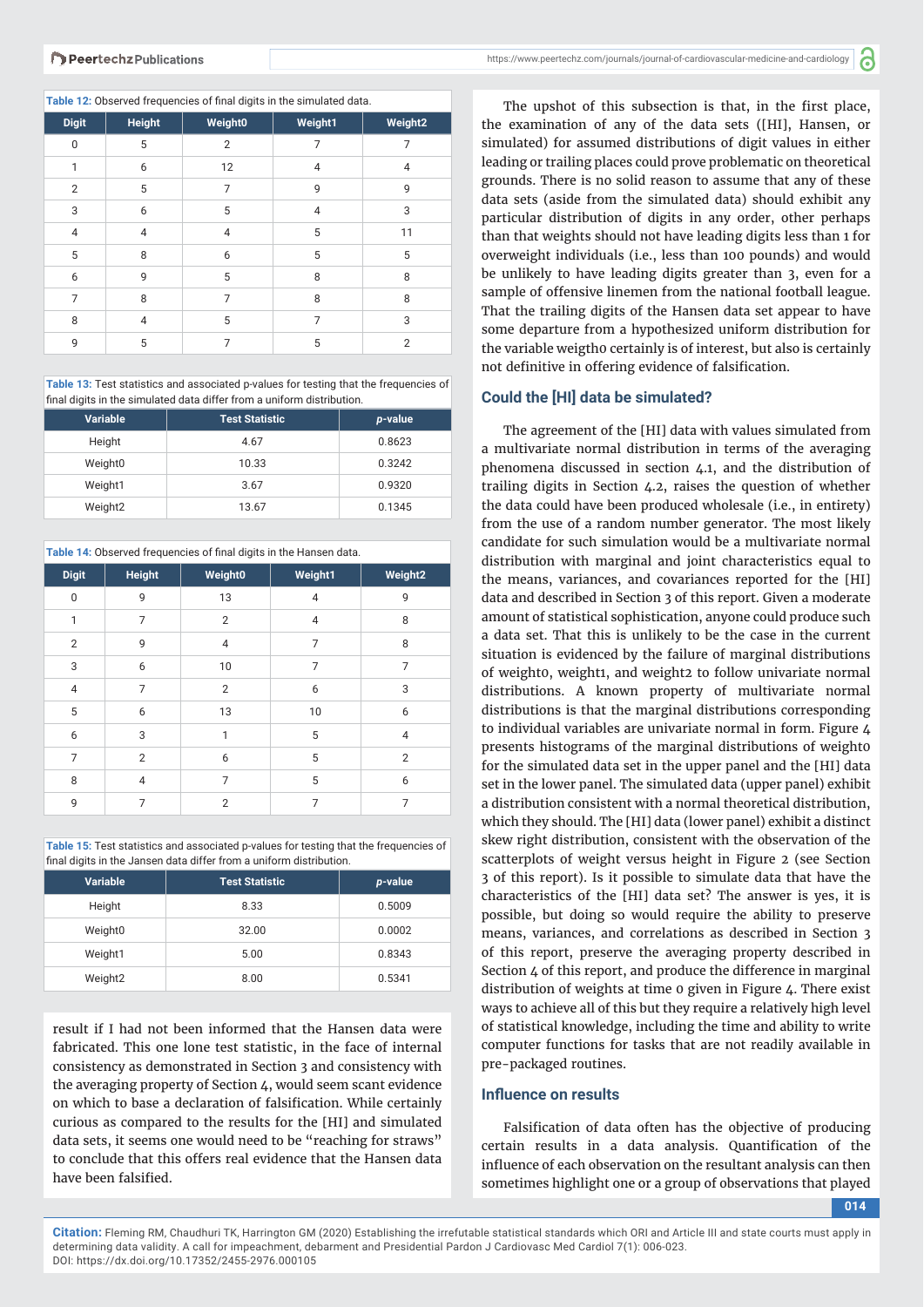

and the [HI] data set (lower panel).

a large role in determining the outcome and conclusions of a study. While not in any manner evidence of falsified values by themselves, the occurrence of high influences can suggest cases worthy of additional examination. In the report on results of the [HI] study provided to me, the analysis consisted of two paired t-tests, one conducted on the difference in weight0 and weight1 values and the other conducted on the differences in weight1 and weight2 values. To examine the influence of recorded data values on these tests I simply deleted observations one at a time from the data, recomputed the test statistic without that value, and took the difference (absolute value) of that deletedcase statistic with the test statistic computed using the entire data set. This value then provides an indication of the influence of individual observations on the test conducted with the entire set of values. A summary of the influence values produced using the [HI], Hansen, and simulated data for the comparison of weight0 and weight1 values is presented in Table 16, and the same is reported for the comparison of weight1 and weight2 values in Table 17.

The most notable feature of both Table 16 and Table 17 is the extreme distance between the third quartile (or 75%− tile, denoted O3) of influence values and the maximum influence value for the [HI] data in both Table 16 and Table https://www.peertechz.com/journals/journal-of-cardiovascular-medicine-and-cardiology

a

Table 16: Summary of influence values for comparison of weight0 and weight1 records.

| 1 CCU LUU.             |        |        |        |        |            |  |
|------------------------|--------|--------|--------|--------|------------|--|
| <b>Min</b><br>Data Set |        | 01     | 02     | 03     | <b>Max</b> |  |
| HI                     | 0.0223 | 0.1758 | 0.2461 | 0.3079 | 2.8390     |  |
| Hansen                 | 0.0042 | 0.1883 | 0.3102 | 0.3133 | 2.4840     |  |
| Simulated              | 0.0211 | 0.1309 | 0.2784 | 0.3265 | 0.9403     |  |

**Table 17:** Summary of influence values for comparison of weight1 and weight2 records.

| <b>Min</b><br><b>Data Set</b> |        | 01     | 02     | 03     | <b>Max</b> |  |
|-------------------------------|--------|--------|--------|--------|------------|--|
| HI                            | 0.0111 | 0.1564 | 0.1833 | 0.2376 | 1.306      |  |
| Hansen                        | 0.0631 | 0.1347 | 0.1928 | 0.2400 | 0.9118     |  |
| Simulated                     | 0.062  | 0.1794 | 0.2491 | 0.2818 | 0.5538     |  |

17, and the Hansen data, at least in Table 16. Stem and leaf plots demonstrate that this is due to only one extreme value that is hugely separated from the reamainder of the data. For example, the influence values for the [HI] data of Table 16 have the following stem-and-leaf plot:

The decimal point is at the:

 $0<sup>-1</sup>$  $1<sup>1</sup>$  $1<sup>1</sup>$  $\overline{2}$  $2 \mid 8$ 

The data record that corresponds to the single observation with influence value 2.8 (which is just over 9 times larger than the next larges value) corresponds to subject 52 having height= 66, weight0= 186, weight1= 189 and weight2= 192. This subject gained weight between each weighing. The result is that, while highly influential relative to any of the other data records, the results for this subject decreased the size of the test statistic and hence the significance of the overall findings of the study. If this record was falsified the only reasonable objective would have been to purposely introduce one outlier into the data to make it look more "real", not to produce a desired result in the analysis of the study. This same observation is also the one extreme influence value for the [HI] data from Table 17.

Curiously, the Hansen data also contain exactly one such record, for what would be subject 45 in those data, with values height= 72, weight0= 275, weight1= 277 and weight2= 279**.** I surmise at this point that the Hansen data were not fabricated from scratch but, rather, took the [HI] data as a template to which various modifications were made in a haphazard but more-or-less "symmetric" manner. This would explain the close correspondence between marginal and joint data distributions for the [HI] and Hansen data and the reason the Hansen data appear internally consistent (see Section 3). If those modifications were made haphazardly (i.e., by simply switching records and writing down different trailing digits in

**015**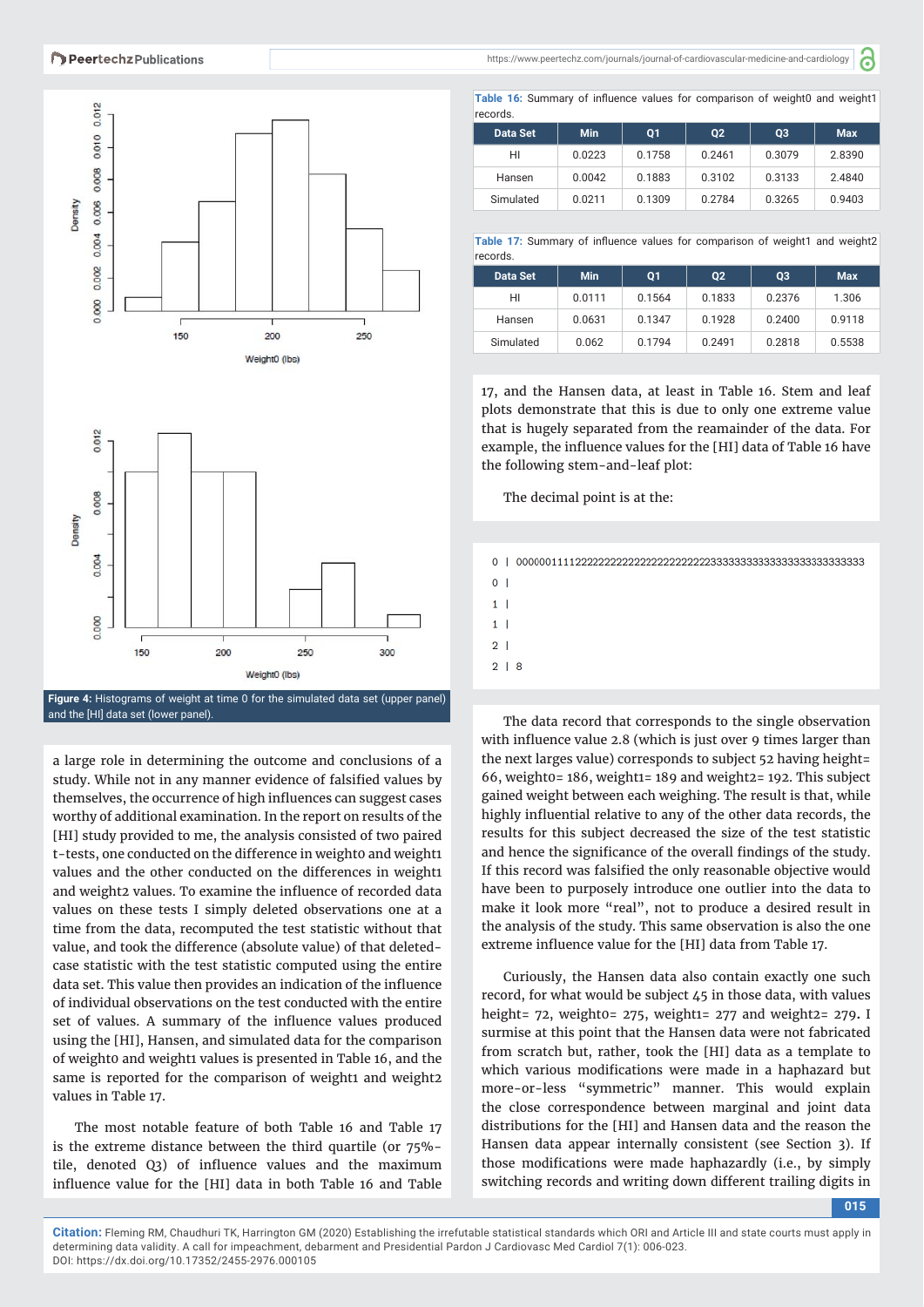https://www.peertechz.com/journals/journal-of-cardiovascular-medicine-and-cardiology

a seemingly haphazard manner) then this would also explain the trailing digit preference for weight0 seen in the Hansen data although, again, I hesitate to make too much of this occurrence.

#### **Conclusions from the Drs. K and C statistical analysis.**

As stated in the opening paragraph of this report, a statistical examination of data cannot definitively prove or disprove the falsification of data records. The analysis conducted in this report, however, does allow the following conclusions to be comfortably reached.

- 1. If the [HI] data were falsified it would appear that they were fabricated in a nearly wholesale fashion, that is, more-or-less in total. These data are internally consistent, consistent with the behavior of values simulated from a theoretical probability distribution, and there is only one data record with undue influence on the results of the study (and this influence was in the "wrong" direction).
- 2. Because of the properties listed in conclusion 1 and, in particular, the averaging behavior described in Section 4 that the [HI] data shared with simulated data, the most likely mechanism for fabrication in this study must be considered simulation from some theoretical probability model.
- 3. Because of the multivariate nature of the four recorded data values for each subject, maintaining internal consistency would require, or at least strongly suggest, that a multivariate probability distribution would need to have been employed to simulate data values. The candidate most readily available to non-statisticians (and even to statisticians without extensive experience in the construction of multivariate distributions from other probability structures) is the multivariate normal distribution.
- 4. The marginal moments (means, variances) and joint moments (covariance or correlation) of the [HI] data could easily be maintained through simulation from a multivariate normal distribution. However, the skew shape of marginal weight distributions (e.g., Figure  $\Delta$ ) could not.
- 5. Combining items 1 through 4 immediately above suggests that, if the [HI] data were fabricated, the procedure used to arrive at the reported values was necessarily complex, requiring considerable statistical expertise and time to conduct. If it were supposed that the most likely motivation for data fabrication in this situation was to save time and effort relative to actually performing the observational process, this would seem at odds with what would have been needed for fabrication of the data.
- 6. Finally, the Hansen data represent an interesting construction if they were produced from scratch, but much less so if they were produced through modification

of the [HI] data. If they were produced from scratch they achieved remarkable success in preserving marginal and joint data structure and relative evenness in influence (either through chance or design). If they were produced through modification of the [HI] they simply borrowed these properties from values that already possessed them. My suspicion is that these values were obtained by either modifying the [HI] data or, at the very least, using those data as a template for construction. The one property expected of actual data that could not be entirely maintained in the Hansen data was a uniform distribution of trailing digits in recorded values, although whether this is a valid criterion for the current situation is not entirely clear, as explained in Section 4.2.

Overall, there is simply no data-driven evidence that the [HI] data set is other than would be expected under a legitimate study. While there are several aspects of the Hansen data set that might cause concern, there is no definitive indication that these data were fabricated either, absent the knowledge that this was the case. This would not be unexpected if the Hansen data were patterned after the [HI] data, but if the Hansen data were fabricated from scratch they should be preserved as a case study against which to test statistical methods of unusual patterns in falsified data.

## **If the Hansen data isn't fabricated, could it represent plagiarism of the HI data?**

Given the statistical analysis by Drs. K and C, the [HI] data showed no evidence of being anything other than genuine data from an authentic study; free of data fabrication. While Drs. K and C expressed concern multiple times in their report, that the Hansen data appeared to be falsified or patterned after (template) the [HI] data, they did not analyze the Hansen data for actual falsification or plagiarism as they were instructed to look only for data fabrication. Hansen himself had stipulated to Drs. K and C that the Hansen data was "entirely fabricated." Drs. K and C consequently developed multiple statistical programs, using one of the top statistical laboratories in the world to do so, to determine if either the [HI] or Hansen date had in fact been fabricated.

Absent the ability to find data fabrication in the Hansen data, Drs. K and C were left with one of two possibilities. First, their statistical methods, which appeared to work on the HI data and clearly worked on the "simulated" data, did not detect data fabrication in the Hansen data. Under this premise, Drs. K and C concluded that the Hansen data "should be preserved as a case study against which to test statistical methods of unusual patterns in falsified data." The second possibility, given their statistical analysis was that the Hansen data had somehow been plagiarized from the [HI] data itself. This seemed the most likely answer and although Hansen chose to stop the statistical analysis of his data set by Drs. K and C, we asked for others to investigate the possibility that the Hansen data, as suggested by the statistical analysis of Drs. K and C, might actually be data plagiarism, explaining why analysis focusing on fabrication would have been unable to fully uncover the Hansen fraud.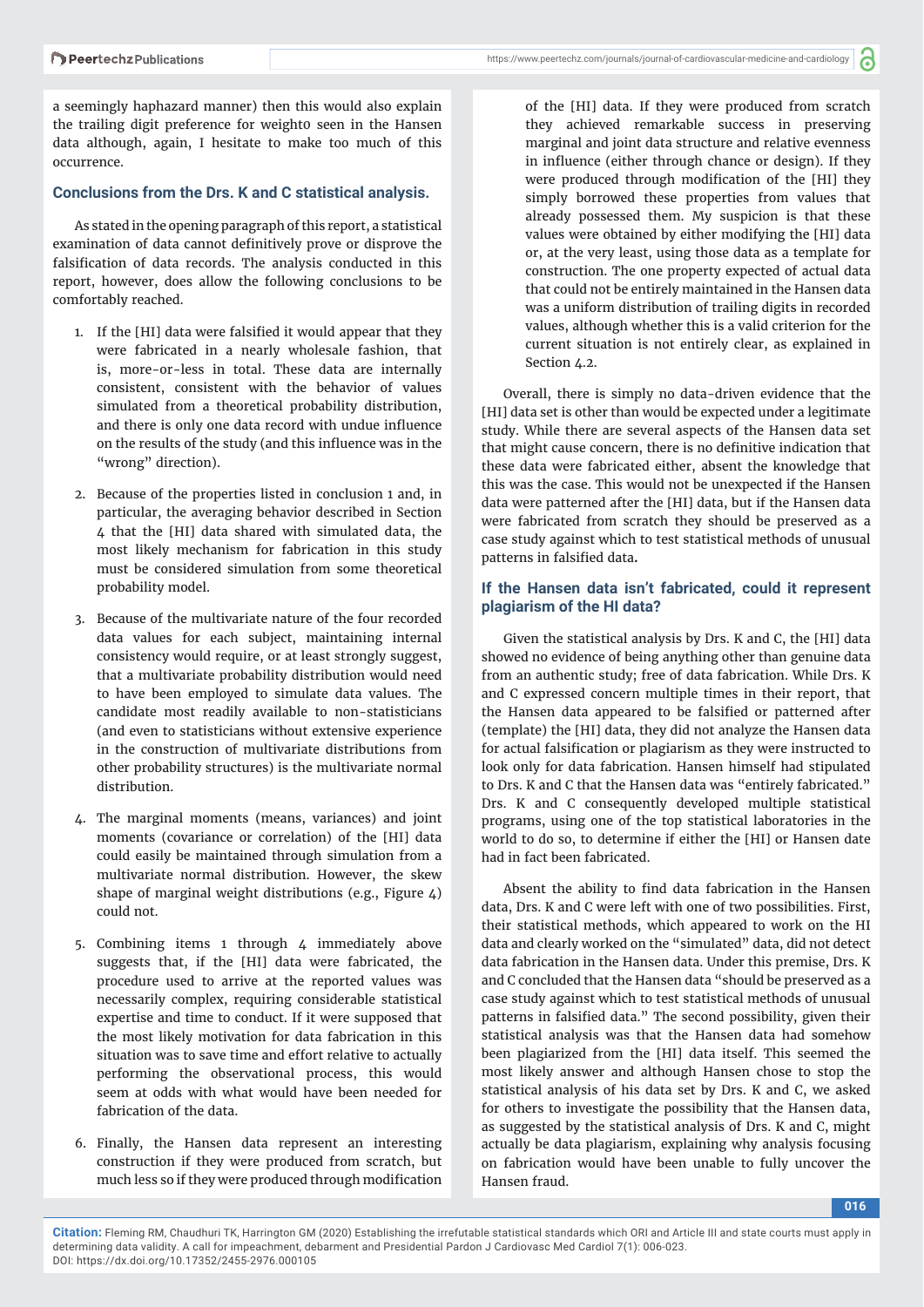Here the analysis of the Hansen data by Drs. K and C ended and a shift in the statistical investigation of the data looking for data plagiarism by Hansen from the [HI] data to produce the Hansen data. To statistically analyze the Hansen data for plagiarism, Dr. H further analyzed the data sets utilizing statistical methods well known to him as discussed below. The Dr. H. Report was submitted directly to Hansen. After a failure of Hansen to respond, Dr. H's letter was later sent to the primary author.

As noted in the report, Dr. H. tested for data fabrication, falsification and eventually data plagiarism.

In keeping with the method used here, we will let Dr. H's letter to the primary author explain his analysis in his own words through the correspondence associated with his investigation of the Hansen data.

# **Part II: The Dr. H. Report–as written by Dr. H###.**

#### **Dear []:**

You inquire about my analysis of [the HI] data and of the Hansen data. Neither was ever provided to you. Using wellestablished methods I made multiple fabrication tests of [the HI] data. There was no evidence of fabrication. Drs. C and K used complex methods for detecting fabrication recommended by the Government agency responsible for developing such methods and for overseeing their use in PHS agencies. They found no evidence of [HI data] fabrication. I found the Hansen data were plagiarized, as later confirmed []. I found the Hansen data to be falsified, as later confirmed []. The law establishes three forms of data fraud: fabrication, falsification, and plagiarism. [It was suggested that HI had fabricated data] and all the tests show there was no [HI data] fabrication.

It may be best to provide some commentary on my statistical background. My prewar experience had been high school dropout to take a manufacturing production line job. It was the depths of the Depression. We were on welfare. Night school (Electrical Engineering, Georgia Tech) led to employment in the Electrical Engineering departments of a power company and then a telephone company. My professional involvement with statistics began with my first job upon returning from three years WWII Naval service. It was at Georgia Tech doing statistical analyses for corporate studies in industrial psychology in the Psychology Department, the beginnings of my involvement in psychology. The following year brought an appointment to the Mathematics faculty. In 1949-50 I became a student in a onetime applied statistics program at Yale, taught by the world's top statisticians as visiting professors. It was my good fortune to be assigned as a graduate assistant to Sir Ronald Fisher, universally regarded as the greatest statistician of all time. Not only was Fisher the Father of modern statistics, he was also the Father of modern population (quantitative) genetics which is how I got into neuro-behavioral genetics. Also on the visiting faculty were Frederick Mosteller and Philip Rulon of Harvard. Many regard Mosteller as the greatest statistician of the second half of the 20<sup>th</sup> century. Rulon held the Measurement chair at

Harvard. In 1951 I went to Harvard as a post-doc with Mosteller and also worked in a Harvard affiliated research institute led by Rulon and American Association for the Advancement of Science President Kirtley Mather. There I was Project Director on two contracts, one in air traffic control for the Air Force, the other for simulator combat training for flag rank Naval officers. Next was a research consulting slot with the State of Connecticut for educational and labor market studies. I held various professional offices, most interesting being the Presidency of the Connecticut Chapter of the American Statistical Association. Connecticut had a high population of insurance statisticians (actuaries) as the Insurance State, of industrial statisticians (quality control engineers) as the high tech manufacturing center where mass production originated (clocks and arms), and of financial statisticians (accountants) as the leading commuter residential State for the New York banking industry. Two of my Executive Committee went on to Nobel Laureates in Economics (Tobin and Koopmans). I also served on an Institute of Mathematical Statistics Committee on Standards for Training of Statisticians. My career moved to academe in 1957 where I formally retired in 1986. I was named Distinguished Scholar at the University of Northern Iowa. I have been a regular reviewer for a number of scientific journals here and in Europe and for the National Institutes of Health and the National Science Foundation. After over two decades of retirement I have been accepting review requests less frequently.

You contacted me for [statistical analysis regarding a study involving HI where] "some of the data were fabricated" in a [snack food] study of 60 research participants. More specifically you indicated it was known that some of the data were genuine but alleged later data were fabricated. I replied fabrication of data is a matter of great current interest in the financial community, the intelligence community, and the health research community. My advice was that you should contact the Office of Research Integrity to ascertain what, if any, assistance you could obtain from them. They were established as the Federal Agency responsible for developing methods for detecting lack of integrity in research data and were touted in the statistical world for their contributions. They inherited some of the FBI experts in data fraud but early reports on formation of the ORI were not clear on the scope of their mission which was asserted to be Government wide on data fraud research and education but limited to PHS activities in investigatory authority. [My] suggestion was [for you to contact] Dr C who has a high reputation and who teaches forensic statistics at [] has long been regarded as one of the top half dozen statistical institutes in the world.

You told me [Hansen] regarded statistics as worthless [and] any good lawyer could destroy statistical evidence. I commented my accountant brother who is operating vice-president of a financial house and on multiple boards of directors would be horrified to learn that any good lawyer could destroy the results of any audit. You indicated [Hansen and his associates] held similar negative views of statistics. I am skeptical. My experience has been of lawyers trying to make statistics sound worthless only to have the judge chastise them with a lecture on

**017**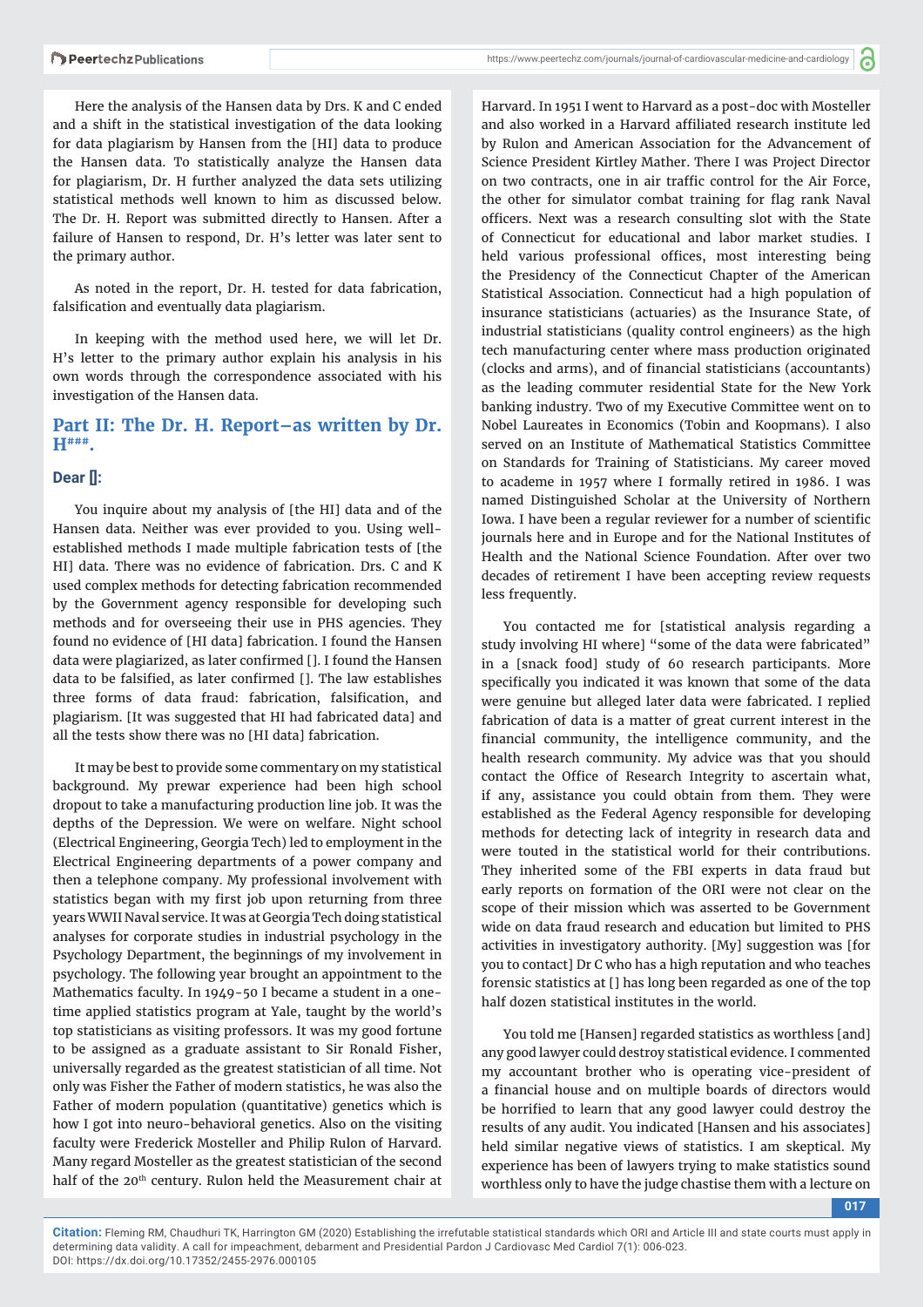statistics. My experience is not extensive but I have testified a few times. According to the [] many years ago I was the witness who brought regression analysis into the judicial system as a standard method for assessing race and sex discrimination in wages and salaries. Some of the lawyers betrayed little competency in statistics. The judges I have encountered were more knowledgeable. When I expressed surprise once after trial at how much the judge knew he commented it was the job of judges to learn what they needed to know and he had obtained a crash education in statistics because he was the judge who heard the great redistricting case.

The difficulty with statistics is that a type of reasoning is required to which people are not accustomed. The fundamental basis of statistics is that the universe is governed by the laws of chance. The less scientifically educated can be misled, as [Hansen] suggests, by the fact the statistician will not say with certainty that something is or is not so. The statistician's work is based on the fact there is no certainty. [] There are studies on the levels of chance people ascribe to these terms. I have seen appeals court decisions remanding for failure to include the quantitative levels of probability in the court record. In the abstract we may identify a connection and prove *if A then B* but in the real world the exact proof is that *if A then B plus or minus e*. In popular parlance there is a margin of error. Statisticians are by the nature of their profession aware of error where most people are not. For example, people tend to think of computers as giving unquestionable calculations. However *A times B equals C* is actually *A times B equals C plus or minus e*. The margin of error is small but real. Forty years ago the National Bureau of Standards developed very complex algorithms for very simple arithmetic operations such as multiplication for the purpose of reducing that margin of error (*NBS Special Publication 339*, 1970). Other algorithms verified error levels in very complex calculations. I still use them occasionally and decry their absence from contemporary software packages.

The detection of research fraud rests on three basic scientific realities. The universe is governed by the laws of chance, hence we can test whether data follow the laws of chance or are fabricated. The phenomena of the real world result from many factors interacting with each other. The National Transportation Safety Board needs months to run down the specific factor or factors leading to a crash. The Mayo Clinic may run a hundred tests to discover why a body is not functioning properly and additionally consider their relationships to each other. Physiology and behavior vary statistically with differing genes and environment. To avoid detection the fraud perpetrator must be able to anticipate which tests and which interrelationships will be tested and design data which will pass those tests. [Clearly this was not possible given the development of Drs. K and C statistical programs more than 5-years after the snack food study was completed.] The third and never mentioned fact is that Pavlovian conditioning and operant conditioning were displaced by the discovery about half a century past that the human nervous system cannot manage ten concurrent concepts. Our air safety research revealed that airplane accidents stemmed from too much information—one can tell time more readily with a four number otherwise blank dial than with a face showing 60 tick marks. Weather maps went from detailed measures and locations to five or at most six-color displays. The keep-it-simple principle was born.

You sent me [the HI] data as being effects of a [snack food study] in a sample representative of U.S. adult males and females selected for obesity. It was alleged earlier participants were real but later ones were fabricated. This fitted the paradigm of standard industrial quality control. Quality control engineers test and statistically track products monitoring whether products show trends away from statistical expectations and specifications. Trends or deviations signal underlying production factors have changed leading the engineers to investigate to determine what changed and to correct the problem. The allegation that the underlying factors changed from dieter response to fabrication seemed a perfect fit. For three quarters of a century it has been conventional to display the statistics in the form of charts showing the sequential measurements and boundaries of expected margins of error. The methods originated with W. Edwards Deming (one of the Fathers of survey and census methods and the progenitor of Japanese manufacturing production and quality control methods) and with Walter Shewhart for whom the charting method is named. I tested [the HI] data and found no evidence of changes in the data, hence, no evidence of fabrication. For reasons cited above that fabrication is very difficult and because Shewhart charting has long been well established and successful as the basis for quality control I concluded there was no evidence of fabricated data. You forwarded my assessment to [] Hansen.

[] Hansen wrote me it is impossible to tell whether data are fabricated on the basis of examining the data. (I was tempted to point out the recent major fraud cases in which the primary evidence was the CPA audits.) He indicated he could easily fabricate data so that it could not be detected. He indicated he would do so and send me a data set comparable to [the HI data] and challenged me to use my Shewhart methods to show his data were fabricated. He particularly emphasized that he had written an undergraduate thesis on Deming and fully understood the concept. As I recall there was an e-mail explicitly stating the issue was that earlier [HI] data were valid and the balance of the data were not.

I tested the Hansen data set as I would as a journal reviewer. I reported that the first three tests each showed [Hansen] data were falsified or, more precisely as a journal reviewer, they were not what they were represented to be. Specifically the results showed the [Hansen] data were not representative of the population to which inferences were to be made. For journal reviewing I would have stopped at that point, rejecting the manuscript and leaving it to the Editor to decide whether to investigate it as falsification or conclude the sampling procedures were defective.

As requested I did apply the Shewhart methods and reported to [] Hansen they showed no fabrication. Since he had clearly stated he understood the method would test whether some of the data were genuine and the balance fabricated, since he had prepared the data, and since the data tested as not being

**018**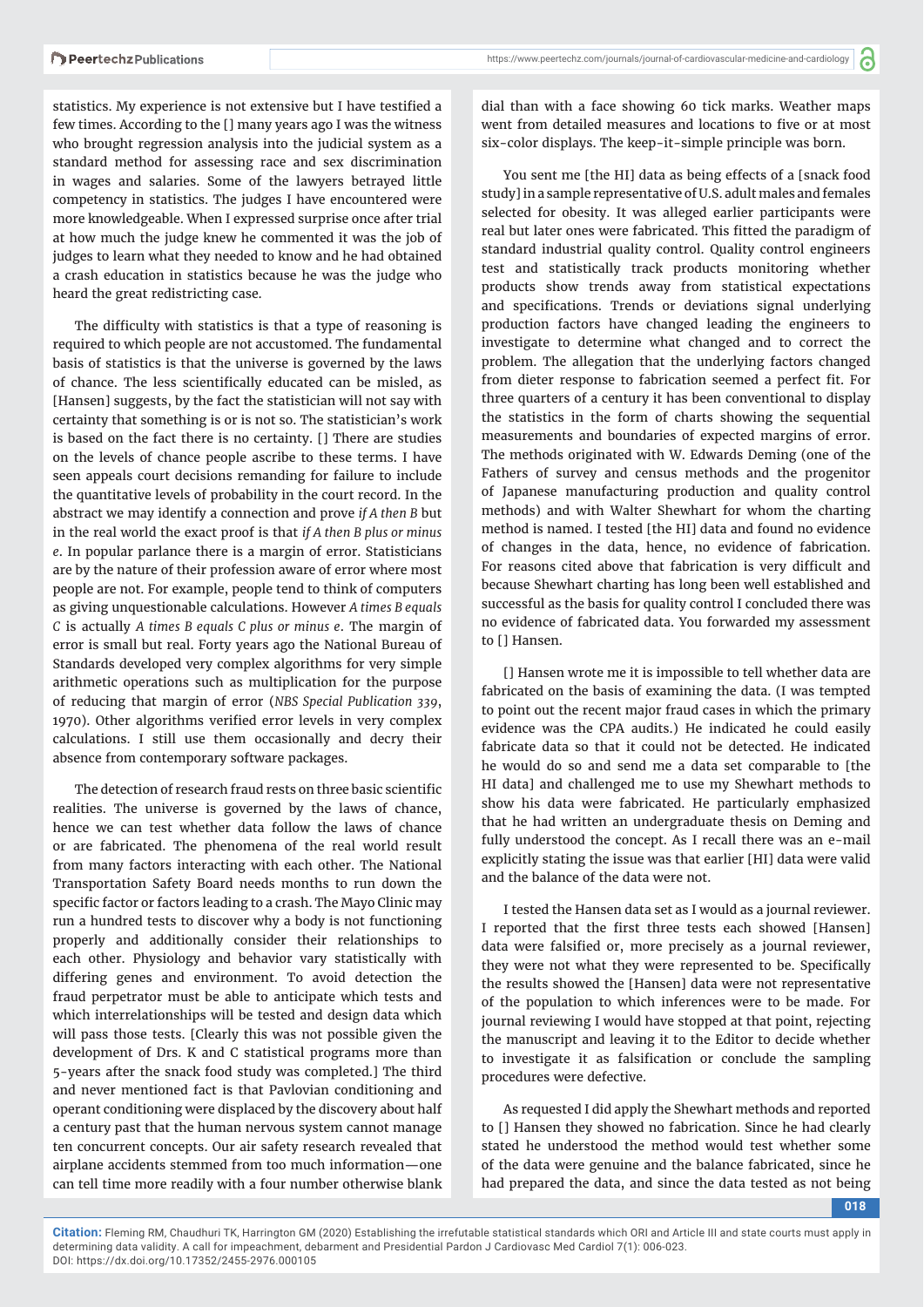fabricated, it was evident he knew the data were not fabricated. It seemed impossible [] Hansen could have obtained such data elsewhere so the data must be falsified [HI] data. A plagiarism test was statistically significant in the range of seven orders of magnitude. In layman's terms the chances the Hansen data were not plagiarized from the [HI] data are less than one in ten million []. I saw no need for further plagiarism tests. At the time I concluded Mr. Hansen's intent was to test my analysis of the [HI] data to see if I arrived at a different conclusion when I was led to believe the data were fabricated. We communicated no further.

In all I made nine fabrication tests on the [HI] data and nine on the plagiarized Hansen data. None of these 18 tests showed any evidence of fabrication. All three falsification tests showed the Hansen data had been falsified. The plagiarism test speaks for itself. Fabrication, falsification, and plagiarism are the three forms of health data fraud defined by statute.

The report [by Drs. K and C] represents a totally different approach than mine. It follows along the lines suggested by the Office of Research Integrity. The ORI is the Governments agency for developing best methods for detecting research misconduct which would seem to establish its methods as a Government established standard.

I note, inter alia, that the report [by Drs. K and C] speaks of difficulties with the Hansen report []. My reading of the report is that [Drs. K and C] were puzzled by the Hansen report because they could find no evidence of fabrication when they were told [by Hansen that] the data were [entirely] fabricated. They explicitly excluded falsification tests, justified by that information [they were provided] but which I regarded as something of a deficiency [].

In summary I audited the [HI] data using a number of standard industrial quality control tests to determine whether some of the data were genuine and some fabricated. There was no evidence of [HI data] fabrication. I similarly audited the Hansen data finding no evidence of fabrication. I applied several tests to see if the data were representative of the defined population group. The [HI] data were. The Hansen data were not, suggesting falsification. A comparison test showed the Hansen data were plagiarized from the [HI] data. Falsification tests rest on the effects of a large number of underlying factors. Falsifying the numbers for a few of those factors alters little of the underlying factor effects. The assessment of no evidence for fabrication of research participants in the Hansen data simply provides a confirmation of lack of evidence of fabrication of research participants. The [Drs. K and C] report [] represent an entirely different and more complex set of tests for fabrication following the recommendations for testing for fabrication of the Federal agency charged with developing and promulgating such testing methods. With their entirely different approach from mine they also found no evidence of fabrication of the [HI] data and confirmed that result with the Hansen data. For report [] they were asked to respond only to the charge of fabrication. They were not asked to [address] either falsification or plagiarism and did not do so.

As I said at the beginning: Using well established methods I made multiple fabrication tests of [the HI] data. There was no evidence of fabrication. [Drs. C and K] used complex methods for detecting fabrication recommended by the Government agency responsible for developing such methods and for overseeing their use in PHS agencies. They found no evidence of fabrication. I found the Hansen data were plagiarized []. I found the Hansen data to be falsified []. The law establishes three forms of data fraud: fabrication, falsification, and plagiarism. [All] the tests show there was no fabrication [of the HI data] with plagiarism and falsification of the Hansen data.

## **Part III: The Actual HI and Hansen data side by side###**

One has to wonder the motives behind Hansen and his data. Was it criminal, arrogant or was there some other motive? According to Hansen, he originally submitted his plagiarized data set to Drs. K and C to prove that statisticians could not prove data fraud. Consequently, Hansen misrepresented the facts to Drs. K and C, telling them his data – the Hansen data - was completely fabricated. As a result Drs. K and C only developed statistical tests for fabrication. One then has to wonder, why when the data was under investigation, Hansen then proceeded to instruct Dr. C to remove the Hansen data from the final report, so his name and plagiarism of data would not be discovered. One then also has to wonder why the final arbitrator participated in the cover up, preventing the Hansen data from being brought forward and being exposed-thereby proving the tests developed and carried out by Drs. K and C validated the HI data as valid.

Table 18, shows the side-by-side comparisons of the HI and Hansen data. Hansen reported that he merely took the HI data and used it (plagiarized) by adjusting the heights for his data and then calculating the weights according to BMIs. He then rearranged the data in his report, so the patient numbers no longer matched. It would be very interesting, for those with more statistical expertise than the authors, to specifically show and report on how Hansen plagiarized the HI data. It is clear that Hansen is not inclined to publically admit what he has done and Dr. C has now expressed fear of coming forward to address this herself.

Finally, the changes in HI weights graphed out at baseline, 2-weeks and 4-weeks are mirrored by the Hansen changes in weight as shown in Figures 5-7. This almost identical pattern of change for Hansen data matching the HI data provides more empiric evidence of plagiarism by Hansen.

#### **Overall conclusions from the three sets of statistical analysis**

In reference to the reproduction of figures, people seem to be more concerned with whether an author has submitted a figure they have copyrighted in more than one paper. Given copyright ownership of intellectual property under the U.S. Constitution, such reproduction in more than one scientific publication is their Constitutional right. It is the reproduction by others that is legally, ethically and morally called into question. It is also much more important than a disagreement

**019**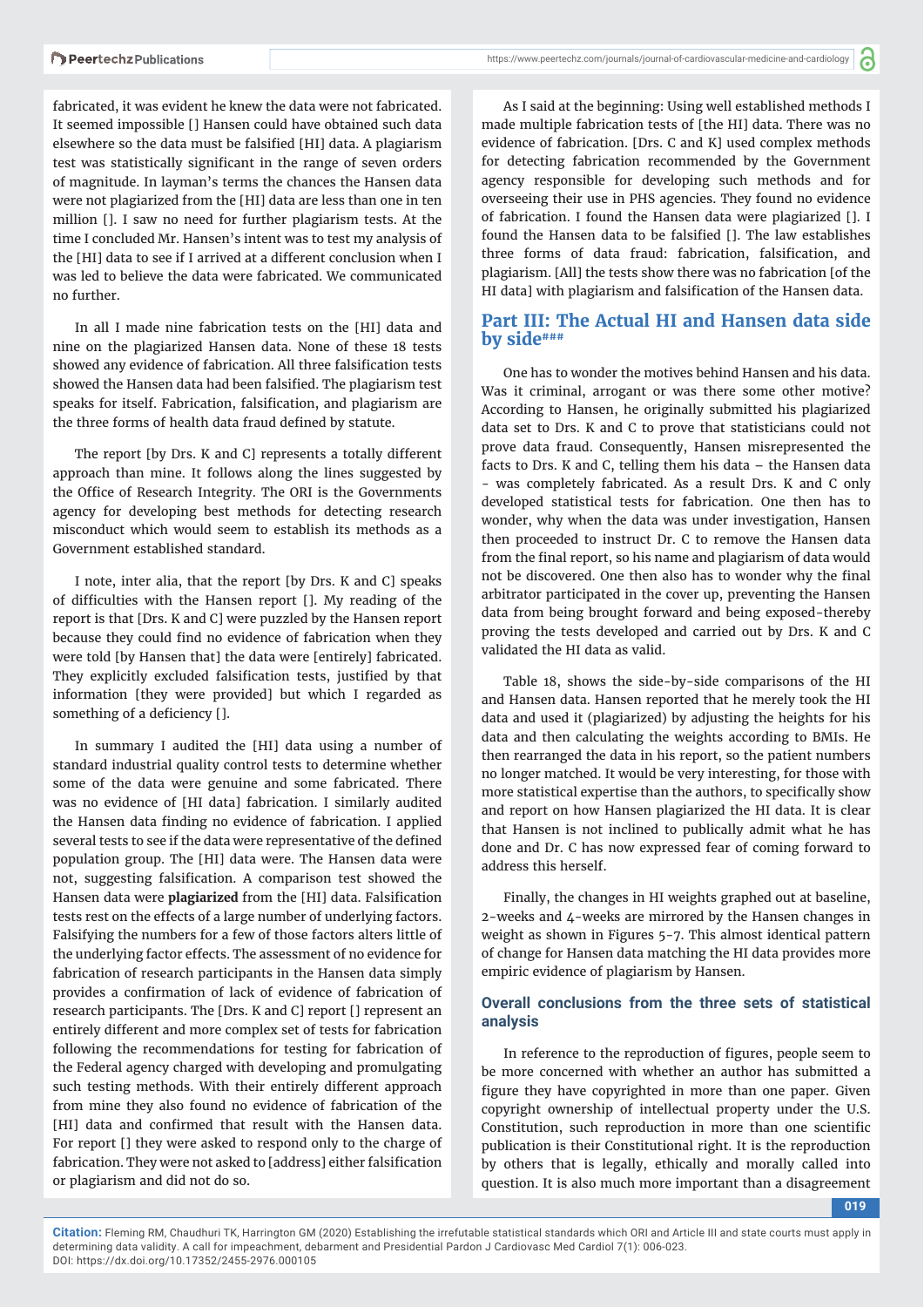a

**Table 18:** The valid/real original HI data represented as Baseline Weight, 2-Week Weight, 4-Week Weight, and Heights-B, 2 and 4-weeks. The Hansen plagiarized data of the HI data is noted as Hansen-0, with the 2 and 4-week weights in the next columns followed by the Hansen-heights.

| Participant #    | <b>Baseline</b><br>Weight | 2 Week<br>Weight | 4 Week<br>Weight | <b>Heights-B</b> | Heights-2 | Heights-4 | Hansen-0 | Hansen-2 | Hansen-4 | Hansen-Ht |
|------------------|---------------------------|------------------|------------------|------------------|-----------|-----------|----------|----------|----------|-----------|
| $\mathbf{1}$     | 164                       | 160              | 157              | 63.5             | 63.5      | 63.5      | 180      | 176      | 173      | 66        |
| $\overline{2}$   | 170                       | 167              | 164              | 63.75            | 63.75     | 63.75     | 163      | 160      | 157      | 62        |
| 3                | 178                       | 176              | 176              | 62.75            | 62.75     | 62.75     | 232      | 230      | 230      | 72        |
| $\overline{4}$   | 160                       | 158.5            | 158              | 65               | 65        | 65        | 175      | 173      | 172      | 68        |
| 5                | 149.5                     | 145              | 139.5            | 65               | 65        | 65        | 180      | 175      | 169      | 69        |
| $\boldsymbol{6}$ | 201.5                     | 197.5            | 197.5            | 62.25            | 62.25     | 62.25     | 255      | 251      | 250      | 73        |
| $\overline{7}$   | 214.5                     | 212              | 211              | 70               | 70        | 70        | 175      | 173      | 172.5    | 64        |
| 8                | 180                       | 177              | 174              | 68.25            | 68.25     | 68.25     | 162      | 159      | 156      | 65.5      |
| 9                | 180                       | 177              | 175              | 64               | 64        | 64        | 225      | 222      | 219      | 70.5      |
| 10               | 158.5                     | 156.5            | 155              | 64.75            | 64.75     | 64.75     | 180      | 177      | 175      | 69        |
| 11               | 176.5                     | 173.5            | 173              | 67.25            | 67.25     | 67.25     | 203      | 200      | 199      | 72        |
| 12               | 160                       | 159              | 155              | 64               | 64        | 64        | 180      | 179      | 175      | 70        |
| 13               | 220                       | 213              | 211              | 65.5             | 65.5      | 65.5      | 245      | 238      | 235      | 71        |
| 14               | 273                       | 270              | 267              | 76               | 76        | 76        | 207      | 204      | 201.5    | 65        |
| 15               | 183.5                     | 179              | 176              | 62               | 62        | 62        | 200      | 196      | 193      | 66.5      |
| 16               | 208                       | 203.5            | 200              | 71               | 71        | 71        | 157      | 153      | 150      | 63        |
| 17               | 146                       | 144              | 140              | 62.5             | 62.5      | 62.5      | 195      | 193      | 189      | 74        |
| 18               | 266.5                     | 262              | 255              | 62.25            | 62.25     | 62.25     | 285      | 281      | 278      | 67.5      |
| 19               | 278.5                     | 270.5            | 264              | 70               | 70        | 70        | 225      | 217      | 211.5    | 62        |
| 20               | 198.5                     | 196.5            | 195              | 63.5             | 63.5      | 63.5      | 165      | 163      | 162      | 67        |
| 21               | 252                       | 246              | 240              | 73.75            | 73.75     | 73.75     | 240      | 234      | 230      | 72        |
| 22               | 208                       | 204.5            | 202              | 67.5             | 67.5      | 67.5      | 175      | 172      | 170      | 62        |
| 23               | 147.5                     | 139              | 128.5            | 61.25            | 61.25     | 61.25     | 173      | 165      | 156      | 68        |
| 24               | 205                       | 200              | 197              | 63               | 63        | 63        | 253      | 248      | 245      | 71        |
| 25               | 195                       | 193              | 189              | 68               | 68        | 68        | 157      | 155      | 151      | 61        |
| 26               | 159                       | 154              | 150              | 60.5             | 60.5      | 60.5      | 177      | 172      | 168      | 63        |
| 27               | 189                       | 184              | 181              | 65               | 65        | 65        | 240      | 235      | 232      | 73        |
| 28               | 180                       | 176              | 173              | 64.5             | 64.5      | 64.5      | 206      | 202      | 199.5    | 70        |
| 29               | 167                       | 164              | 160              | 65               | 65        | 65        | 223      | 219      | 214      | 75        |
| $30\,$           | 154                       | 150              | 147              | 66               | 66        | 66        | 170      | 166      | 157      | 69        |
| 31               | 203                       | 198.5            | 195              | 68               | 68        | 68        | 248      | 242      | 238      | 75        |
| 32               | 207                       | 204              | 200              | 71               | 71        | 71        | 148      | 145      | 141      | 60        |
| 33               | 182                       | 176              | 175              | 69               | 69        | 69        | 184      | 179      | 178      | 69        |
| 34               | 179                       | 175              | 169              | 67.5             | 67.5      | 67.5      | 162      | 158      | 152      | 64        |
| 35               | 165.5                     | 163              | 162              | 66.5             | 66.5      | 66.5      | 205      | 202      | 201      | 74        |
| 36               | 149                       | 145              | 143              | 63               | 63        | 63        | 175      | 171      | 169      | 68        |
| 37               | 184                       | 181              | 177              | 69               | 69        | 69        | 158      | 155      | 151      | 64.5      |
| 38               | 162                       | 159              | 154              | 65               | 65        | 69        | 204      | 201      | 196      | 71        |
| 39               | 199                       | 196              | 190              | 67               | 67        | 67        | 213      | 209      | 203      | 69        |
| 40               | 245                       | 239              | 233              | 70               | 70        | 70        | 260      | 254      | 248      | 75        |
| 41               | 201                       | 195              | 191              | 67               | 67        | 67        | 220      | 214      | 210      | 70        |
| 42               | 205                       | 200              | 196              | 70               | 70        | 70        | 158      | 153      | 150      | 62        |
| 43               | 174                       | 167              | 163              | 69               | 69        | 69        | 151.5    | 147      | 143.5    | 65        |
| 44               | 268                       | 263              | 258              | 62.5             | 62.5      | 62.5      | 253      | 248      | 248      | 61        |
| 45               | 280                       | 275              | 272              | 71               | 71        | 71        | 275      | 277      | 279      | 72        |
| 46               | 208                       | 204              | 199              | 66               | 66        | 66        | 260      | 256      | 251      | 74.5      |
| 47               | 252                       | 247              | 244              | 68               | 68        | 68        | 230      | 225      | 222      | 66        |

**Citation:** Fleming RM, Chaudhuri TK, Harrington GM (2020) Establishing the irrefutable statistical standards which ORI and Article III and state courts must apply in determining data validity. A call for impeachment, debarment and Presidential Pardon J Cardiovasc Med Cardiol 7(1): 006-023. DOI: https://dx.doi.org/10.17352/2455-2976.000105

**020**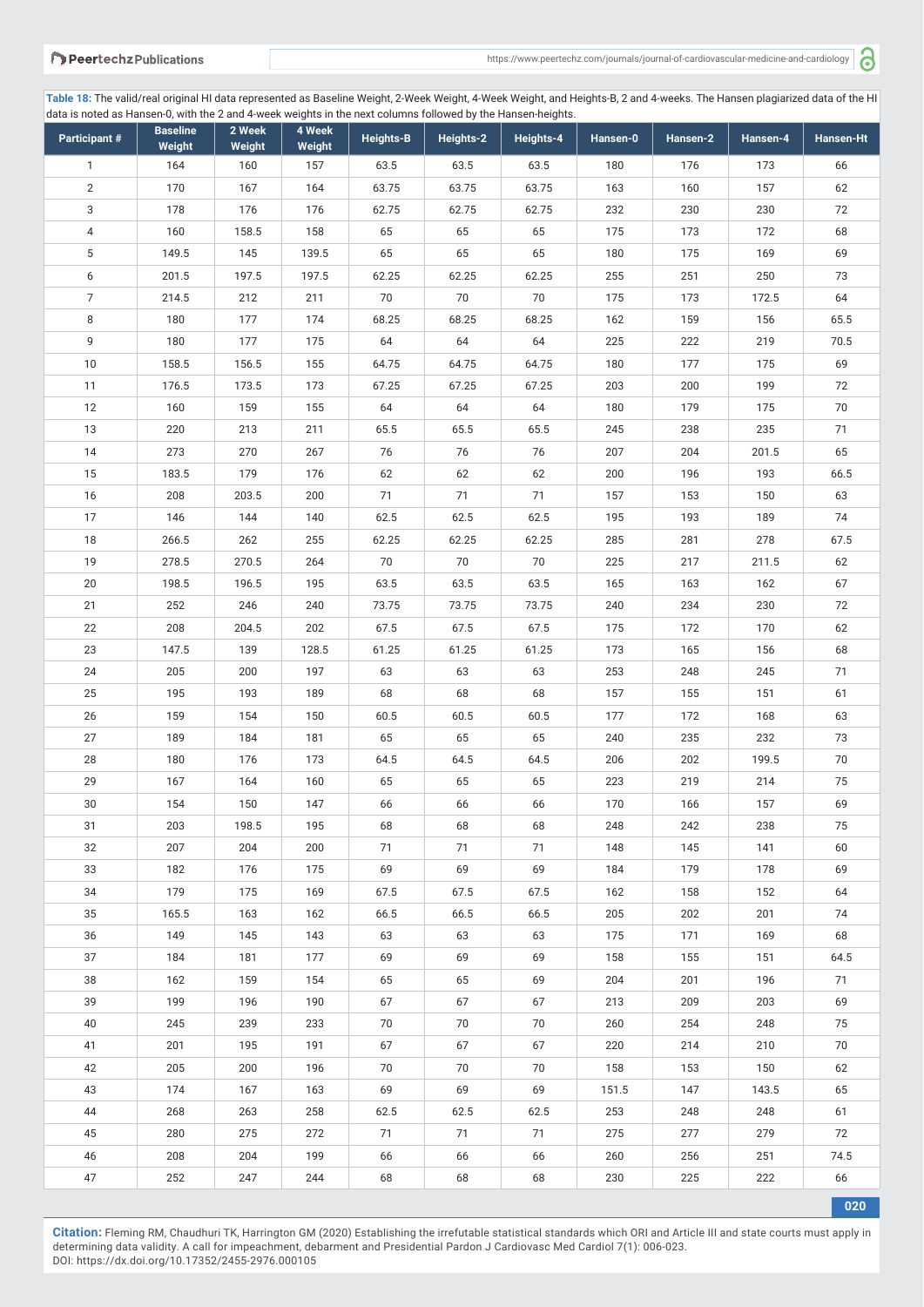**P** 

| 48 | 198 | 195 | 189 | 66 | 66 | 66 | 223 | 220 | 215 | 69   |
|----|-----|-----|-----|----|----|----|-----|-----|-----|------|
| 49 | 154 | 149 | 148 | 68 | 68 | 68 | 129 | 125 | 124 | 64   |
| 50 | 189 | 186 | 182 | 65 | 65 | 65 | 159 | 156 | 153 | 60   |
| 51 | 197 | 194 | 188 | 69 | 69 | 69 | 213 | 209 | 203 | 71   |
| 52 | 186 | 189 | 192 | 66 | 66 | 66 | 207 | 205 | 204 | 70   |
| 53 | 205 | 201 | 199 | 68 | 68 | 68 | 178 | 174 | 172 | 63   |
| 54 | 301 | 295 | 293 | 70 | 70 | 70 | 278 | 272 | 270 | 68   |
| 55 | 148 | 146 | 141 | 62 | 62 | 62 | 210 | 208 | 203 | 73   |
| 56 | 173 | 168 | 165 | 67 | 67 | 67 | 191 | 185 | 182 | 72   |
| 57 | 197 | 192 | 190 | 66 | 66 | 66 | 212 | 207 | 205 | 69   |
| 58 | 154 | 150 | 147 | 61 | 61 | 61 | 203 | 199 | 196 | 70   |
| 59 | 171 | 168 | 164 | 69 | 69 | 69 | 177 | 174 | 170 | 70.5 |
| 60 | 163 | 157 | 155 | 65 | 65 | 65 | 148 | 143 | 141 | 61   |





about what is and isn't the absolute final truth in understanding a scientific question - as this is the ever present perpetual task behind scientific investigations. Such discourse is addressed through multiple publications over time in multiple journals and presentations at scientific conferences, best discussed in the light of day where legitimate scientific differences exist. True determination of whether data is valid, fabricated (fake), plagiarized (taken or modeled after someone else's data so as to resemble real data and thus appear as real data) or falsified

**HI vs. Hansen Week 4 Weights** 



(altered in order to deceive – not tested in this paper) include inter alia the methods discussed by Drs. K, C and H [1-9].

In this paper we are much more concerned with the abuse of such statistical analysis of data and the intentional and knowing misrepresentation of data made - in this case in a Federal Court (Hansen data fraud) - from which fraudulent misrepresentations were presented in Court, resulting in the hiding of substantive exculpatory evidence from the Jury and Expert Witness. Here we are focusing our concern on the revealing of this data fraud and misrepresentation through the use of scientifically established statistical analysis of data to expose fabrication, falsification and plagiarism of data and the efforts individuals will go to, to present their fraudulent data as something other than what it actually is. Here, through statistical analysis, the HI data was shown to be factually valid and the Hansen data was shown to be falsified and plagiarized from the HI data; findings which demonstrate the hiding of substantive exculpatory evidence (https://www.youtube.com/ watch?v=Zu5YhxZO\_WI&feature=youtu.be).

The scientific publication process of addressing data fraud must begin with the submission of data prior to publication consideration if there are any concerns and not post publication. Such acceptance of fraud should never be taken lightly. It is our scientific duty, both morally and ethically to determine what is and isn't valid; what is and isn't fraudulent.

**021**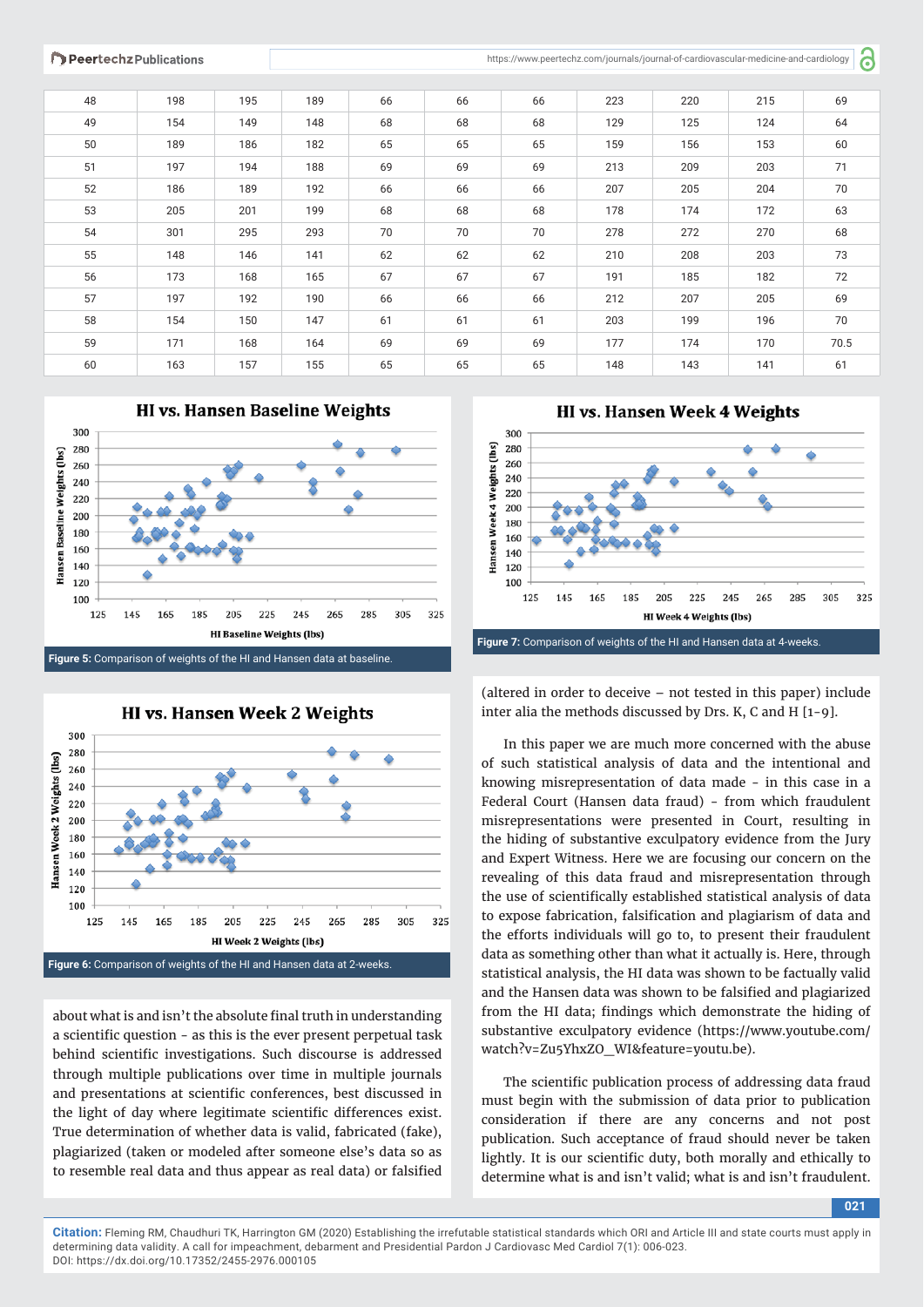It is the obligation of each reviewer, editor, scientist and journal to prove data fraud through statistical analysis of the data, if there is a question of data validity and to provide that proof back to the authors, scientific community and the world. Acceptance of fraudulent data for publication is not a right and retraction once the publication has been accepted, without proof of data fraud, is just a grievous an error as accepting a paper for publication without an analysis of the data in the first place. Such exchange must not occur in secret and cannot be promulgated by accusations focusing on ad hominem attacks or secret identities. Such accusations when found to be invalid when conducted in the public venue are tantamount to defamation.

The process of determining if something is fraudulent is clearly not always an easy one, as this paper has clearly demonstrated, particularly when at least one party is attempting to hide the truth and misrepresent facts and matters of law and science, as was the instance in this case. As stated by Drs. K and C, "…if the Hansen were fabricated from scratch they should be preserved as a case study against which to test statistical methods of unusual patterns in falsified data." What we now know is that the Hansen data were NOT fabricated from scratch-a false statement made to the Court, Jury and Expert witness. We also know that "there is simply no data-driven evidence that the [HI] data set is other than would be expected under a legitimate study." In this instance the original [HI] data, which opponents accused of being fabricated, is in fact real valid data, vindicated through the use of statistical analysis. In contrast, despite efforts to the contrary, the Hansen data set was statistically shown to be falsified and plagiarized from the HI data.

Finally, this manuscript serves as a treatise to demonstrate not only the importance of understanding how statistics must be used to determine data validity, but how one must understand statistics to determine what a statistical test is capable of-viz. tests for fabricated data such as the Kaiser-Carriquiry statistical testing may indicate when data has been plagiarized but they are designed to determine whether the data was fabricated (fake) or not-in this instance proving the original [HI] data were in fact REAL. Specific tests for plagiarism such as that used by Harrington (Shewhart analysis) must be performed to determine if data is plagiarized – as was done in this case showing the Hansen data was plagiarized from the HI data - but this substantive exculpatory evidence was hidden from the jury by the sidebar agreement denying the defendant due process as guaranteed under the U.S. Constitution.

The ORI, Federal Courts and Congress must take actions to assure that such a travesty of justice does not occur again and that such statistical standards be implemented in all cases of data analysis and that actions be taken to correct the Court records in this case (4:07cr03005) and compensate the defendant for the harm suffered at the hands of the Court.

In this instance the Federal Court and attorneys obstructed justice, hid substantive exculpatory evidence from the jury and expert witness, coerced the defendant and denied the defendant due process under the U.S. Constitution. Such actions and evidence as proven by this report should be sufficient to prove inter alia actual innocence, denial of due process, coercion, obstruction of justice (18 U.S.C. 1503), deceit, and ineffective assistance of council – resulting in impeachment of the judge, debarment of the attorneys, and establish the basis for a Presidential Pardon of the defendant.

# **Acknowledgments**

- 1\*\*\*. This substantive exculpatory evidence was hidden from the jury by the Judge, Prosecutors and Public Defender as a result of their sidebar agreement (https://www. youtube.com/watch?v=Zu5YhxZO\_WI&feature=youtu. be).
- 2###. These substantive exculpatory pieces of evidence were not presented to the jury by the public defender.
- 3. The authors wish to thank the respective statisticians Drs. Mark S. Kaiser and Alicia L. Carriquiry of the Department of Statistics – Iowa State University, Dr. Gordon M. Harrington of the Department of Psychology – University of Northern Iowa and Dr. Ann A Hohmann ORI Scientist-Investigator.
- 4. The authors would also like to thank Judge Richard G. Kopf, Michael J. Hansen, Alan L. Everett, and Steven A. Russell for recording their sidebar agreement (https://www. youtube.com/watch?v=Zu5YhxZO\_WI&feature=youtu. be) to hide substantive exculpatory evidence from the Jury and Expert Witness and to protect the public defender resulting in inter alia Obstruction of Justice, denial of Due Process, coercion, judicial and attorney misconduct, and Ineffective Assistance of Counsel as recorded for the record. This paper is reprinted with permission of the primary author from the original material including the material hidden from the jury and expert witness by the public defender, prosecutors and Judge.
- 5. Appendix 1 and 2 are available upon written request.

# **References**

- 1. Akhtar-Danesh N, Dehghan-Kooshkghazi M (2003) How does correlation structure differ between real and fabricated data-sets? BMC Med Res Methodol 3: 18-26. **Link:** http://bit.ly/37FGgJy
- 2. Buyse M, George SL, Evans S, Geller NL, Ranstam J, et al. (1999) The role of biostatistics in the prevention, detection and treatment of fraud in clinical trials. Statistics in Medicine 18: 3435-3451. **Link:** http://bit.ly/2RAWtdD
- 3. Hill TP (1998) The first digit phenomenon. American Scientist 86: 358-363. **Link:** https://b.gatech.edu/37CSliQ
- 4. Hill TP (1996) A statistical derivation of the significant-digit law. Statistics in Science 10: 354-363. **Link:** http://bit.ly/36Ab4tW
- 5. Al-Marzouki S, Evans S, Marshall T, Roberts I (2005) Are these data real? Statistical methods for the detection of data fabrication in clinical trials. British Medical Journal 331: 267-270. **Link:** http://bit.ly/2UgPqbV

**022**